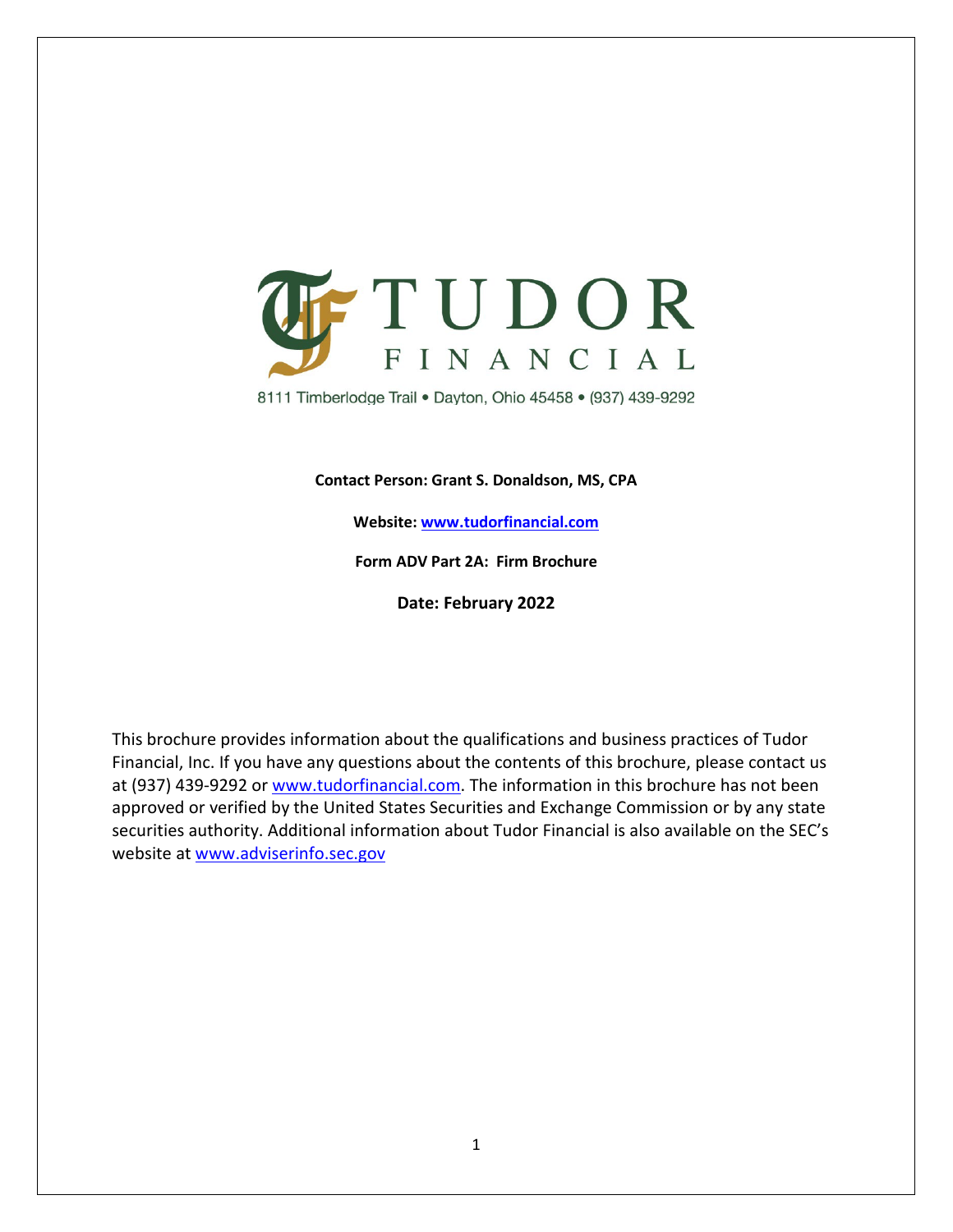#### <span id="page-1-0"></span>*Item 2 Material Changes*

Since our last annual update was filed in March 2021, the following material change has been made to our disclosure brochure:

• There are no additional items to report since the prior year.

We will ensure that you receive a summary of material changes, if any, to this and subsequent disclosure brochures within 120 days after our fiscal year ends. Our fiscal year ends on December 31 so you will receive the summary of material changes, if any, no later than April 30 each year. At that time, we will also offer a copy of the most current disclosure brochure. We may also provide other ongoing disclosure information about material changes as necessary.

Clients and prospective clients can always receive the most current Disclosure Brochure for Tudor Financial by contacting Grant S. Donaldson at (937) 439-9292.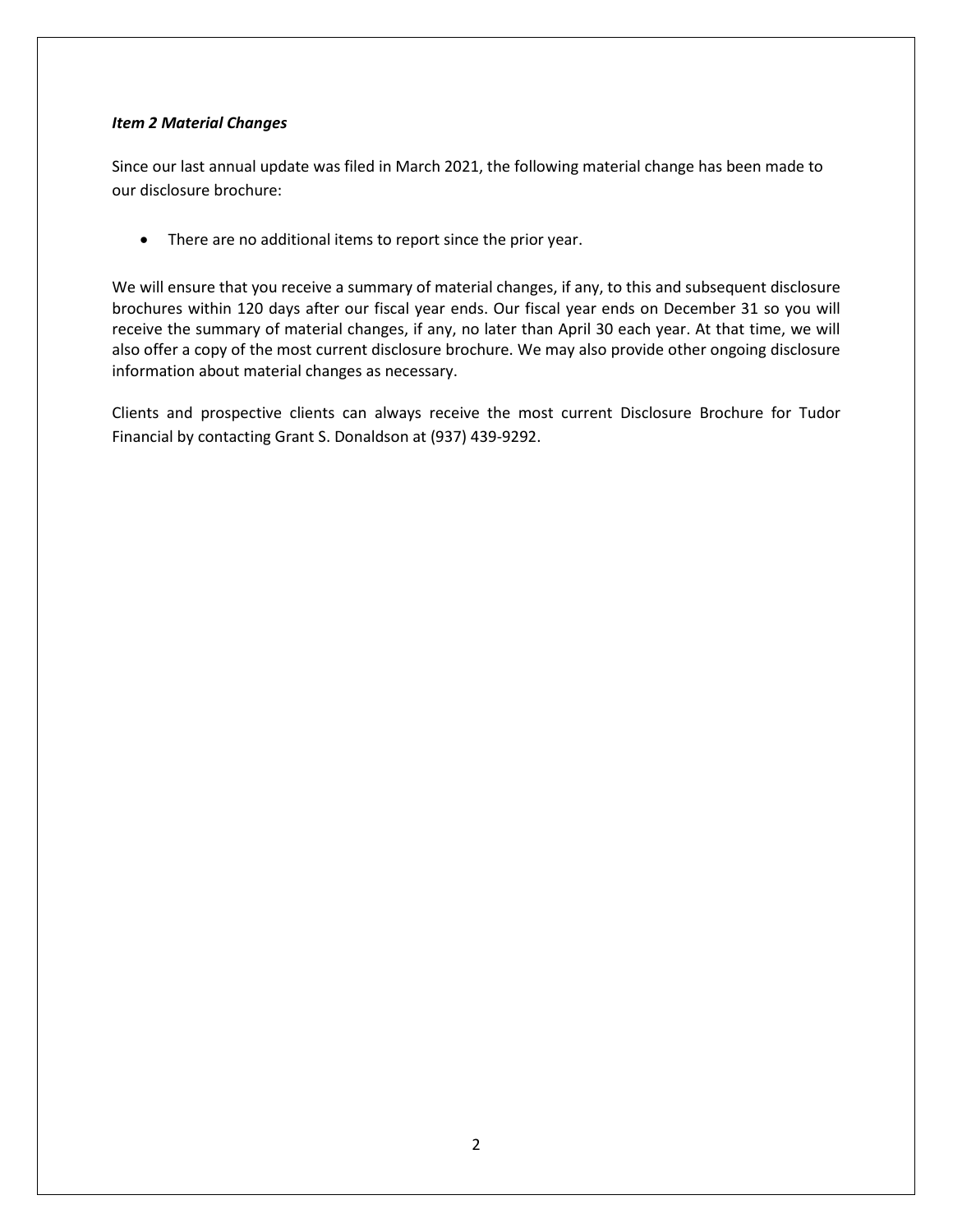# <span id="page-2-0"></span>**Item 3 Table of Contents**

| Item 11 - Code of Ethics, Participation or Interest in Client Transactions and Personal Trading17 |
|---------------------------------------------------------------------------------------------------|
|                                                                                                   |
|                                                                                                   |
|                                                                                                   |
|                                                                                                   |
|                                                                                                   |
|                                                                                                   |
|                                                                                                   |
|                                                                                                   |
|                                                                                                   |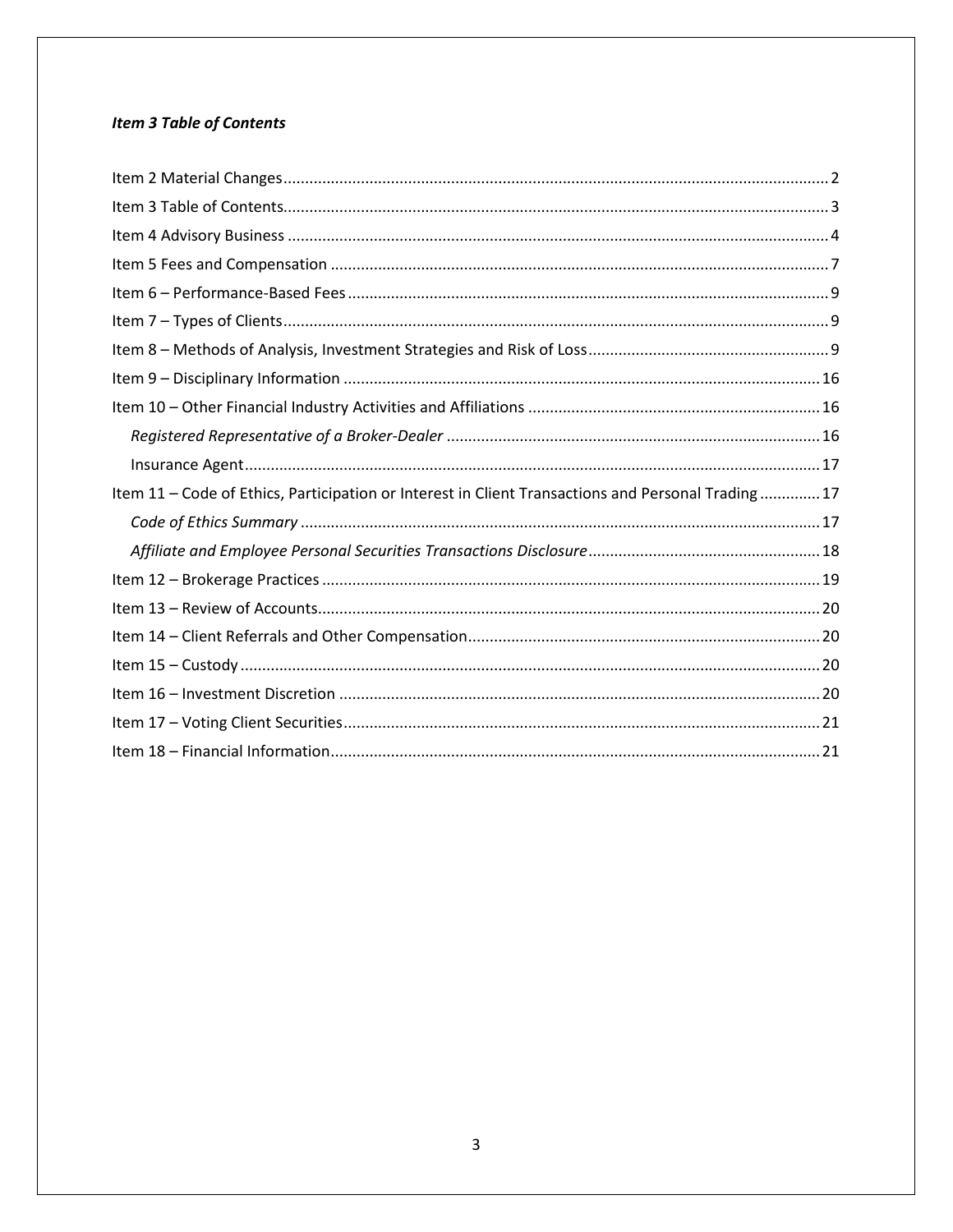#### <span id="page-3-0"></span>*Item 4 Advisory Business*

Tudor Financial, Inc. was founded in 1992. The firm has operated and grown consistently since that time. In April 2020 the firm applied to become registered with the U.S. Securities and Exchange Commission. The firm has expanded to provide investment management and comprehensive financial advisory services to individuals, businesses, retirement and pension plans. Clients benefit from the extensive experience of Tudor Financial advisors, the firm's deep research capabilities, a wide range of investment strategy choices and extensive investment in technology.

The principal owner of the firm is Grant S. Donaldson, MS, CPA.

#### *Services offered include:*

#### *Investment Management*:

Tudor Financial specializes in professional investment management services. The firm is research-driven and can provide an array of strategies structured to provide investment strategies that facilitate longterm client objectives. The firm's investment management services are designed to provide a wide range of investment choices – from conservative income strategies to balanced growth to aggressive growth. The investment securities the firm uses to implement these strategies include no-load mutual funds, individual securities, bonds and exchange-traded funds. Tudor offers investment management services to individuals, families and institutions - for owners and employees in the form of retirement accounts and pooled retirement pension accounts.

Tudor Financial has developed well-researched investment methods over its history and selects the most promising investment securities appropriate for a range of unique client return and risk profiles. The experience includes:

#### *Assessment:*

The *Investment Management* process begins with a determination of each client's and institution's unique return and risk profile. This initial stage helps assure that investment and strategy recommendations are aligned with client investment experience preferences. The assessment process includes a six-page questionnaire coupled with client discussions. This initial process helps determine the segment(s) of investment choices appropriate for the return and risk profile of each client.

#### *Strategies Aligned With Client/Institution Goals:*

*Investment Models* – Clients receive the benefits of a disciplined approach to investment management. Tudor manages a number of investment strategies designed to accommodate a range of client goals and unique return and risk profiles. Tudor strategies use a variety of investment vehicles including ETF's, mutual funds and individual securities that are aligned to client needs. Client account size, liquidity and risk orientation determine which investment vehicles are appropriate for a portfolio.

*Custom Solutions* – Clients with larger pools of assets may require customized investment services. Customized solutions are designed and appropriate for larger portfolios of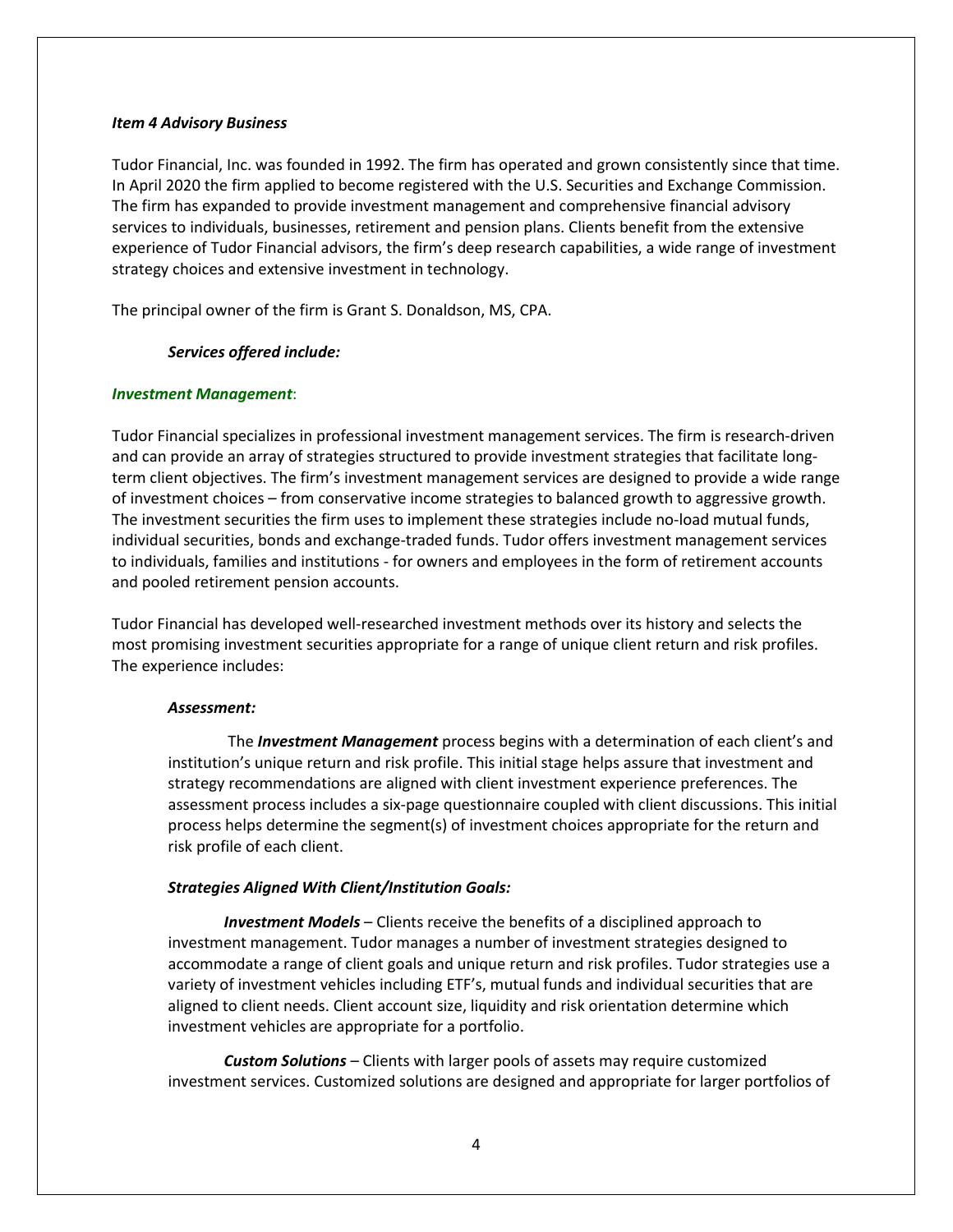\$1 million or more. The firm offers sophisticated investment solutions to accommodate unique needs, including tax evaluation and risk management strategies. *Types of Securities:* 

#### *The firm uses the following types of securities in fee-managed accounts:*

#### *Individual Securities Designed for Two Investment Approaches:*

- *1. Customized strategies for accounts over \$1 million –* Individual securities are ideal for larger portfolios. These securities can include individual stocks, bonds, preferred stocks, convertibles, closed-end funds and other similar securities. These include publicly available securities and currently do not include private equity.
- *2. Legacy Growth Strategy* This is Tudor's premier and historically successful individual stock strategy designed for accounts \$500,000 or larger. *Legacy Growth* is a value-based, quality stock strategy that filters down to a select group of security candidates. Filtered securities meet very high standards for financial strength and lower risk. There are approximately 2,800 stocks that trade on the New York Stock Exchange - a mere 5% of that universe meets the high quality corporate business and quality stock requirements of this strategy. Important performance-enhancing characteristics of this strategy include dividend-paying companies, stock price stability, company business entrenchment and stability, superior company financial strength and dividend growth. The companies in this strategy most often have a strong franchise in their industry. Additionally, the securities included in the *Legacy Growth Strategy* most often offer exceptional opportunities for growth since they are purchased when the underlying companies and their related stocks are temporarily out-of-favor. This approach has historically enhanced client long-term gains.

*Exchange-Traded Funds* – ETF's are investment vehicles that mimic the qualities of mutual funds, but are tradable during market hours. These securities are appropriate for accounts \$50,000 or more since they incur transaction (purchase and sale) costs. Their internal costs are quite low relative to mutual fund alternatives, making them economical investment choices. There are an estimated 1,800 ETF choices available at this writing, with many added and many discontinued each year. The ETF market holds over \$1 trillion of investment assets at this time and continues to grow rapidly due to the aforementioned attractive qualities.

Tudor Financial employs a unique system to screen for only the most liquid ETF's available, which the firm defines as those with an average daily volume of 250,000 or more. Liquidity is important to minimize costs and assure sufficient buyers and sellers are available when purchases and sales are made. Illiquid ETF's can be risky in market declines when buyers might be scarce. Out of the entire universe of choices, less than 180 ETF's meet our liquidity and risk requirements.

*1. ETF Strategies*: Tudor Financial has developed an array of ETF strategies to satisfy a range of investment goals. The general selection process is as follows: ETF information is downloaded, sorted and filtered. ETF candidates that meet our liquidity requirements are then evaluated for risk characteristics. Using the S&P 500 as a benchmark, we establish maximum levels of risk for any ETF candidate (typically no more than 130% of S&P 500 risk). ETF's that meet liquidity and risk parameters then become potential candidates for Tudor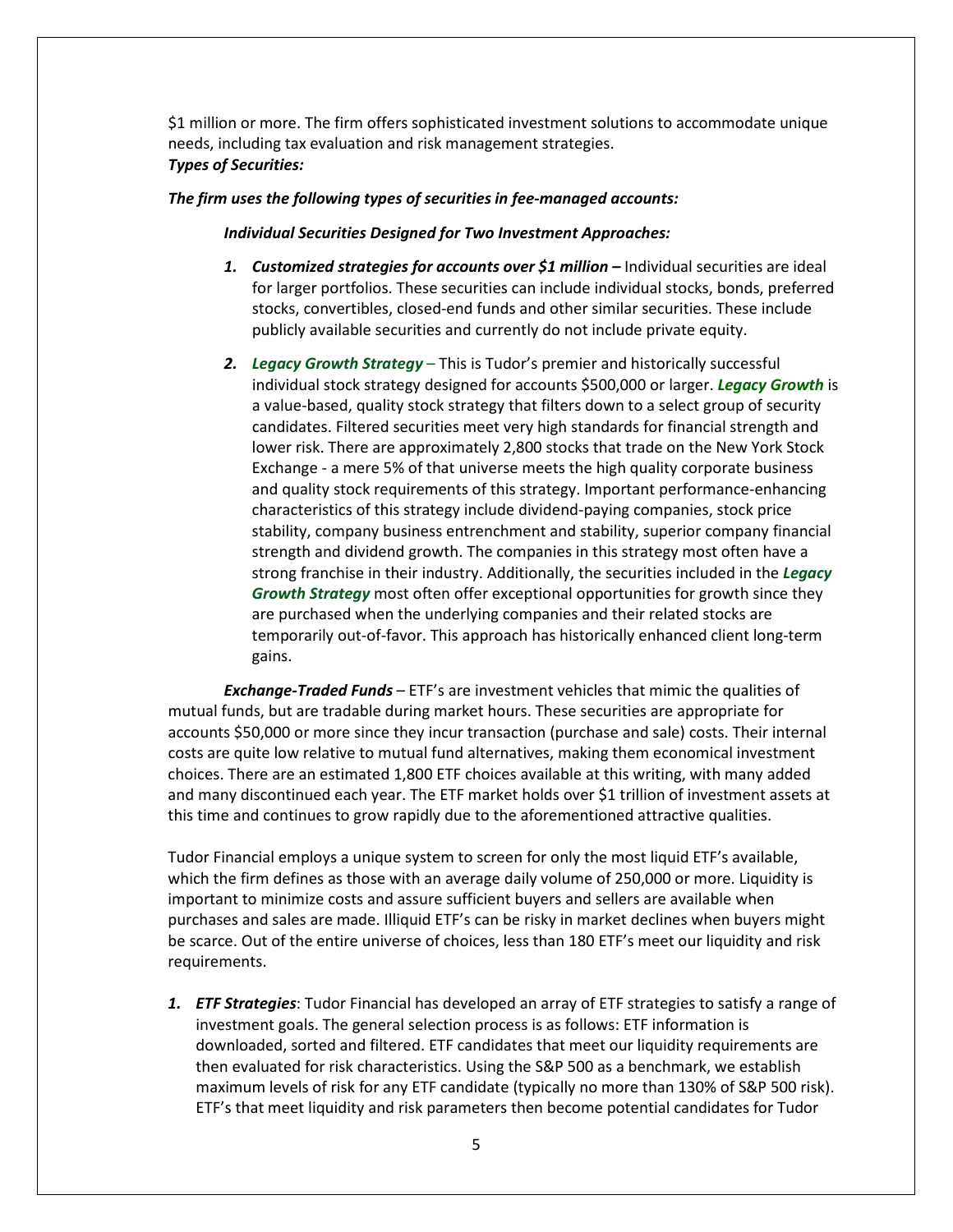Financial ETF strategies. Filtered positions are then ranked according to performance in the current economic/financial environment. Highly-ranked ETF's are considered as new portfolio candidates or continue to be maintained in client portfolios. ETF's that decline in the rankings are replaced by higher-ranked ETF alternatives. This process assures that the best-performers are included in each strategy while underperformers are sold over time. Certain strategies will have return/risk characteristics below the S&P 500 while others will have return/risk characteristics similar to the S&P 500. An entire range of growth and risk characteristics are reflected in our spectrum of strategy choices.

The consistency of our process to evaluate liquidity, risk and performance characteristics makes our ETF strategies ideal choices for a wide range of clients. ETF Strategies are discussed in more detail at Item 8. Minimum account recommendation for ETF strategies: \$50,000.

*2. ETF Asset Allocation Strategy* – The firm has developed a unique Asset Allocation strategy that utilizes very cost-effective ETF securities. We call this *The Spectrum Strategy*. This strategy invests in a very wide and diverse spectrum of investment categories including: Large Cap Domestic Stocks, Full Market Domestic Stocks, Developed International Stocks, Emerging Market Stocks, Corporate Bonds, Diversified Bonds, Real Estate Securities and Commodities. Each category is allocated according to internal evaluations of performance. *The Spectrum Strategy* was developed for those that are heavily focused on capital preservation and diversification but have a desire for growth of investment principal over time. Minimum account recommendation: \$100,000 or greater.

*No-Load Mutual Funds –* No-load mutual funds are those that have no sales charges associated with them. These funds are typically available to many investors; however, our ranking system provides a special method of selection to increase the probability of improved performance over time.

1. The firm employs a mutual fund selection system that reviews the performance of 1,000's of mutual funds. Our filtering process eliminates smaller, less established funds (typically those with under \$100 million in assets). The remaining funds are then divided into five risk categories – funds within the two highest quintiles of risk are eliminated. The remaining three mutual fund return/risk categories are then ranked to find the best-performing noload mutual fund choices based on the current economic and financial environment.

Highly-ranked no-load mutual funds for each of the strategies are maintained or purchased in appropriate client portfolios. Funds that decline in the rankings are replaced by higherranked funds. This process assures that the best-performing funds are included in each strategy, and underperformers are sold over time. Tudor Financial mutual fund strategies are discussed in more detail in Item 8. Minimum mutual fund strategies account recommendation: \$10,000.

#### *Financial Planning Services:*

Our advisors include CPA's, CFP's, CLU's, EA's and other credentialed professionals. Our *Financial Planning Services* are rendered to clients on a per-hour basis or one-time basis. Fees depend on the complexity and involvement of the services rendered. In many cases, advice is provided to investment management clients for no cost depending on the established relationship of the advisor and client and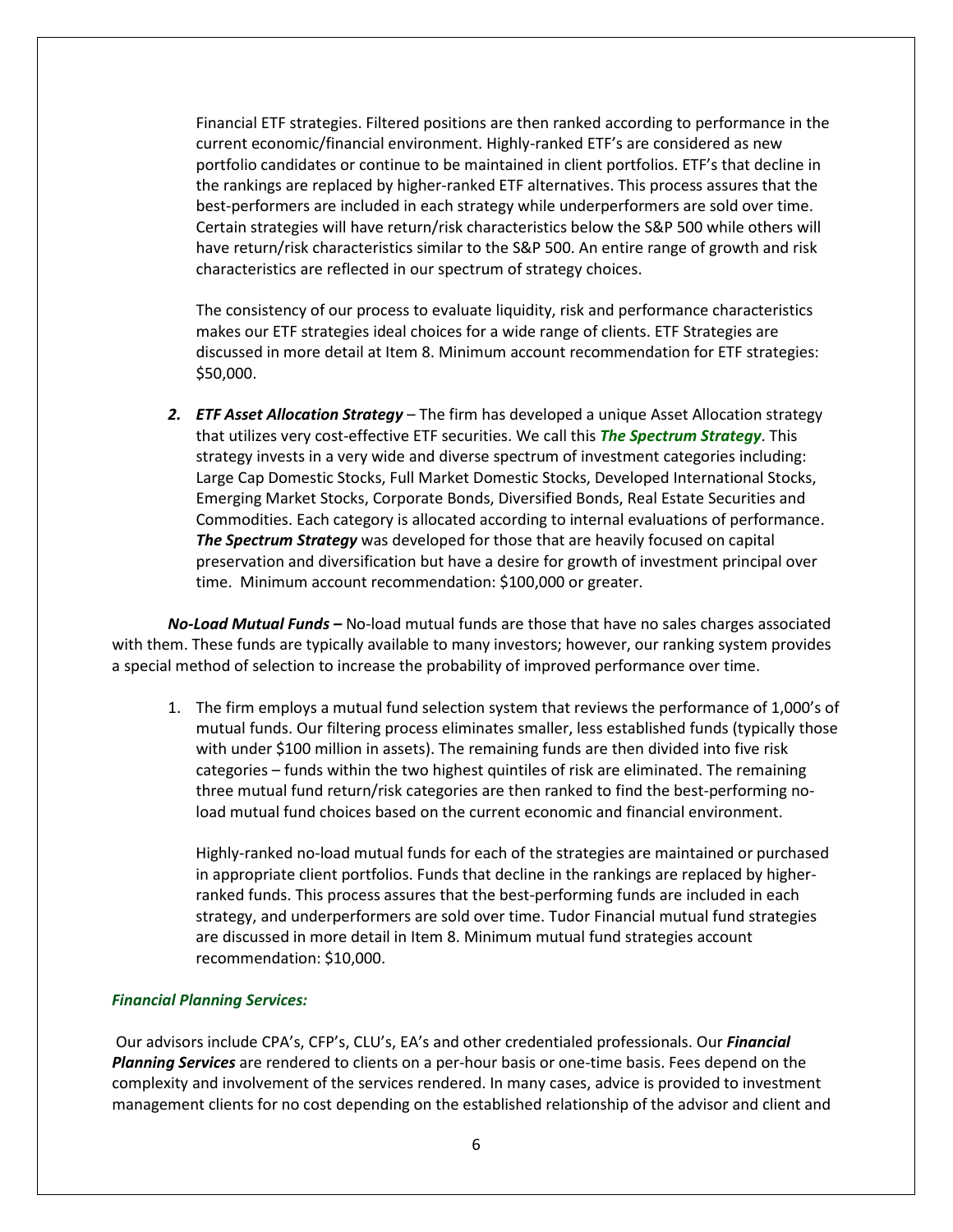level of assets managed. The rates for *Financial Planning Services* vary depending on complexity and experience level of the adviser. *Financial Planning Services* include investment advice, estate planning, tax planning, insurance review and other business and personal financial matters. A typical complete financial plan for established clients includes meetings with a credentialed planning professional, and begins at \$495. *Other Financial Planning Advice:* Our advisors may periodically offer tax and estate planning advice and guidance while working with client tax and legal advisors. Tudor does not engage in tax preparation services. Individual advisors could provide that service if they had appropriate credentials.

#### *Educational Seminars/Newsletters:*

The firm offers educational seminars at their facility or other venues on a variety of financial topics that are available to clients and the public. Topics can include estate planning, financial markets, tax planning and others. There is typically no cost for these educational seminars. Additionally, newsletters that include a variety of financial planning topics are mailed on a periodic basis free of charge to existing and prospective clients.

#### *The firm manages approximately \$ 197,944,000 in discretionary assets as of 12/31/2021*

#### <span id="page-6-0"></span>*Item 5 Fees and Compensation*

Fees have been established to be reasonable and incentive-based. Tudor Financial's goal is to provide consistent and proactive money management services at reasonable cost in conjunction with objective and reliable financial advisory services.

The firm's objective is to keep costs of services at reasonable levels. From an investment perspective, for example, the firm can purchase mutual funds on a no-transaction fee basis and will use such funds wherever possible. Additionally, transaction costs to purchase or sell mutual funds, exchange-traded funds and individual securities are based on the size of the trade, and these transaction costs are structured to be very reasonable: transaction costs will typically range from \$35.00 to \$80.00 for even the largest trades. If transaction charges occur, representatives may receive a portion of these costs through a broker/dealer. However, the transaction charges are levied largely to cover costs of the custodial firm/broker-dealer clearing charges. Additionally, no transaction costs are paid to Tudor Financial. Transaction charges will not reduce or have an impact on the management fees associated with a client portfolio. See Brochure 2B for further fee information.

Transaction costs to buy or sell a security may be construed as a conflict of interest since they may generate a small incremental benefit to an adviser; however, the firm follows a long-term successful disciplined program of model portfolios. These models naturally drive the purchase or sell decisions which will limit transactions to those designed to improve results. If they chose to, clients could purchase similar securities from other sources.

#### *Investment management:*

Investment management fees based on managed household balances are as follows: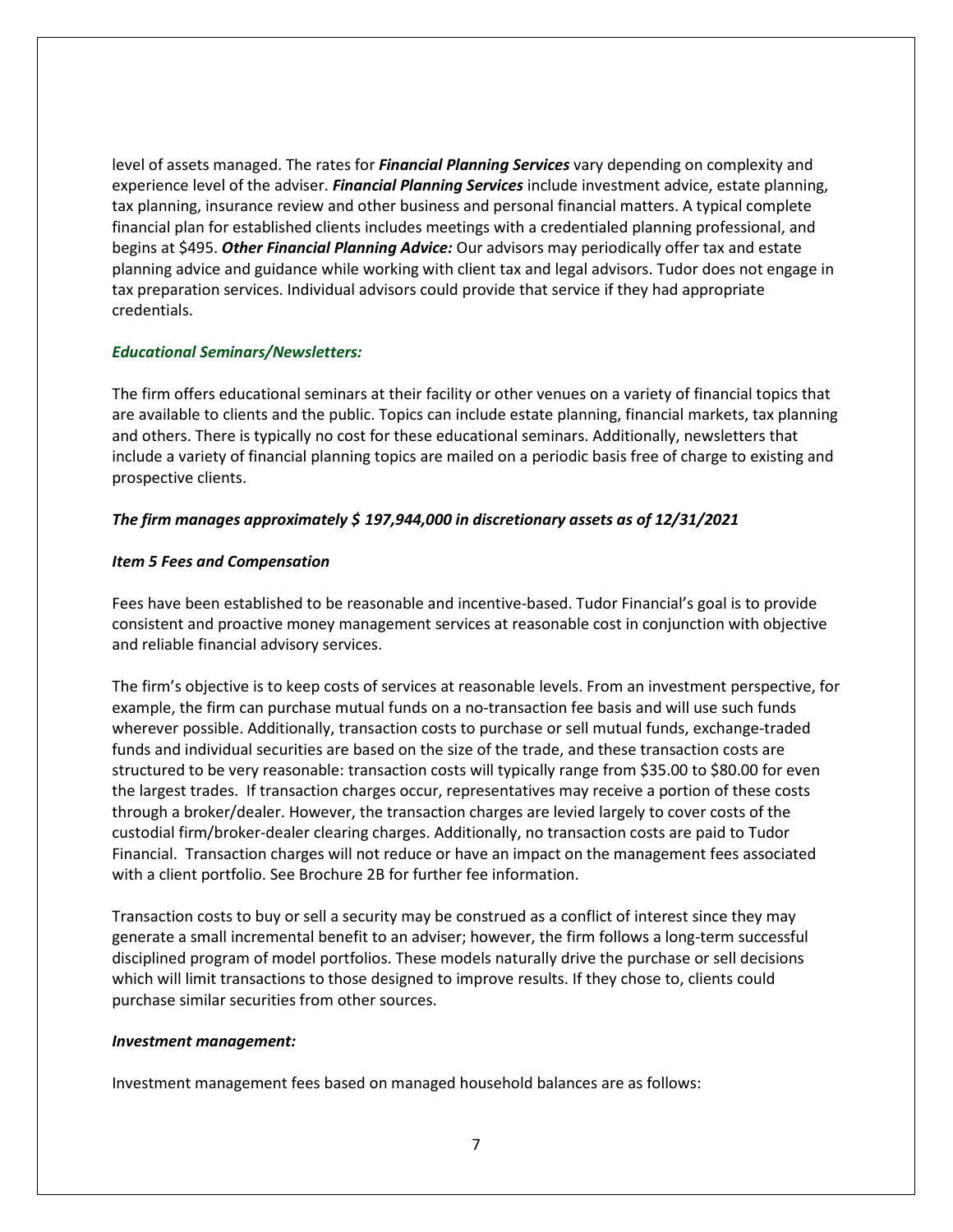Portfolio Value **Fee** 

\$0 – 500,000 1.25% of balance \$500,001 – 3,000,000 1.00% of entire balance Greater than \$3,000,000 .75% of entire balance

Our investment management fees for the *Legacy Individual Stock Strategies* are:

Portfolio Value Fee \$500,000 – 3,000,000 .90% of entire balance Greater than \$3,000,000 .75% of entire balance

#### \$35 Transaction Costs

Investment fees are billed or pro-rated quarterly for the time of service rendered and deducted automatically from client accounts. Terminated accounts are pro-rated through the date of service. Fees are charged in arrears – they are charged *after* the end of a quarterly period. At our discretion, we may combine the account values of family members living in the same household. Fees are typically not reduced, but may be negotiated in unusual circumstances. Multiple portfolios aggregated by family members living in the same household could provide an incremental fee benefit.

There may be an annual custodial fee associated with an account – usually these are charges made by the custodian firm holding the assets and the charges are usually for the additional costs associated with retirement accounts. These fees are as low as \$35.00 to \$50.00 annually depending on the complexity of the retirement account. A current custodian of brokerage accounts used by the firm is National Financial Services.

Mutual funds allocated to portfolios have their own underlying costs. Exchange-traded funds also have underlying costs – but these tend to average about half or less the cost of mutual funds.

Load (sales-charge) funds are not included in our fee-based models. Advisers associated with our firm may offer these products outside of our investment models through their affiliation with a commissionbased broker-dealer. See Brochure 2B for further details.

Some clients use our *RetirementTrack 401(k) Management Services* to assist with the management of their company-sponsored retirement plans. This service has a fee schedule as follows:

| RetirementTrack 401(k) Management Services | Fee                              |
|--------------------------------------------|----------------------------------|
|                                            | .50% of balance annually $=$     |
| Quarter-End Value                          | .125% quarterly (min. \$300/yr.) |

RetirementTrack fees can be deducted from an existing brokerage account each quarter, billed as an invoice or through agreement by ACH bank account draws. Clients can choose their preferred method.

#### *Financial Advisory and Guidance Services:*

*Financial Advisory and Planning Services* fees are based on the complexity of each client's unique circumstances. *Advisory and Planning Services* include ad hoc investment advice, budgeting, estate planning, tax planning, asset protection and other business and personal financial matters. Some financial advisory/planning services are offered for a fixed fee – for example, \$495-895 for a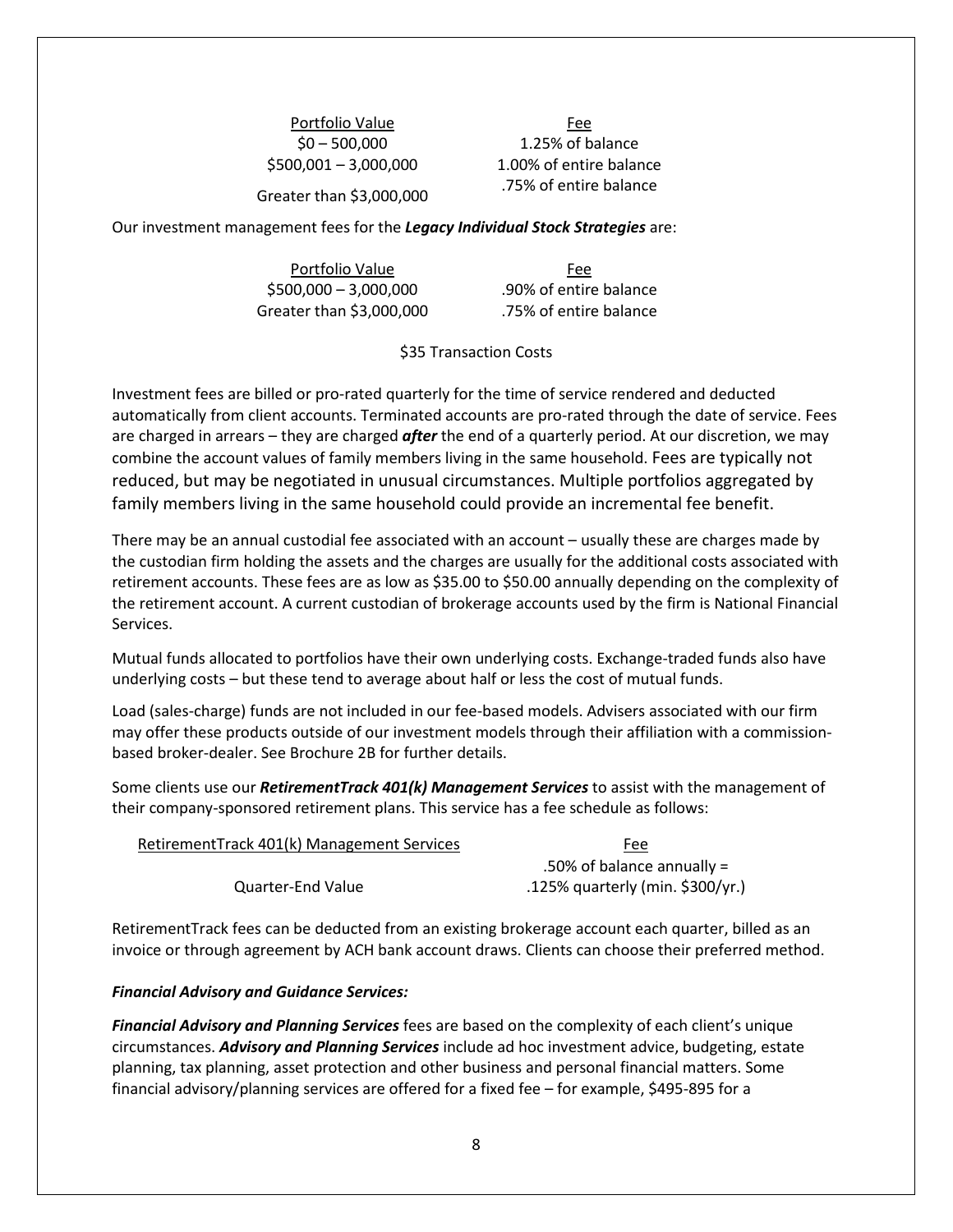comprehensive financial plan. Fees are ordinarily billed following completion of advisory and planning services.

Our *Financial Advisory and Planning Services* can also be structured to be systematic and consistent year-round. Our approach is proactive – communicating with and advising clients consistently. The fees for these services are most often determined as a monthly amount usually ranging from \$150- 400/month. These fees are pro-rated based on the length of time services are offered and will typically be charged by ACH from a client bank account monthly as outlined in the client ACH agreement.

# <span id="page-8-0"></span>*Item 6 – Performance-Based Fees*

Performance-based fees are often charged to client accounts in the advisory industry. These fees are charged in addition to management fees. Performance-based fees are charged as a percentage of portfolio gains – performance fees can be, for example, 20% of gains generated in a given period. These fees are in addition to the "regular" management fees based on portfolio size. This practice is common in the hedge fund industry, often charging for both account size and performance. **Our firm** *does not* **charge performance-based fees.**

# <span id="page-8-1"></span>*Item 7 – Types of Clients*

Our firm and advisers work with individual investors and financial planning clients, high-net worth clients, trusts, small and midsized retirement plans and pension plans. For larger established firms, Tudor manages pooled pension accounts.

Our experience, technology and strategies can accommodate a range of client objectives and risk parameters. The firm has experience with high net worth client investment management and financial planning. The firm also manages a number of company-sponsored pension and retirement plans.

The firm works with existing client advisers such as CPA's and attorneys. If clients desire a relationship with a CPA or attorney, the firm may refer a client to an established professional.

Although the firm has not established a minimum account size to initiate a client relationship, cost savings and investment flexibility are greater as account size increases.

### <span id="page-8-2"></span>*Item 8 – Methods of Analysis, Investment Strategies and Risk of Loss*

Tudor has developed a number of sophisticated and well-researched methods to analyze the large number of securities and investment choices available. The firm's methods have developed over time to include the ability to analyze individual securities, ETF's and mutual funds. The firm can provide performance information to clients over various measurement periods as well.

Investors should be aware that investment in securities involves risk of loss. Securities that trade in open markets are subject to varying degrees of volatility, and investors have varying risk profiles that are unique in response to volatility. Typically, the greater the desire for returns, the more volatility investors will experience – and investors should be prepared for such volatility.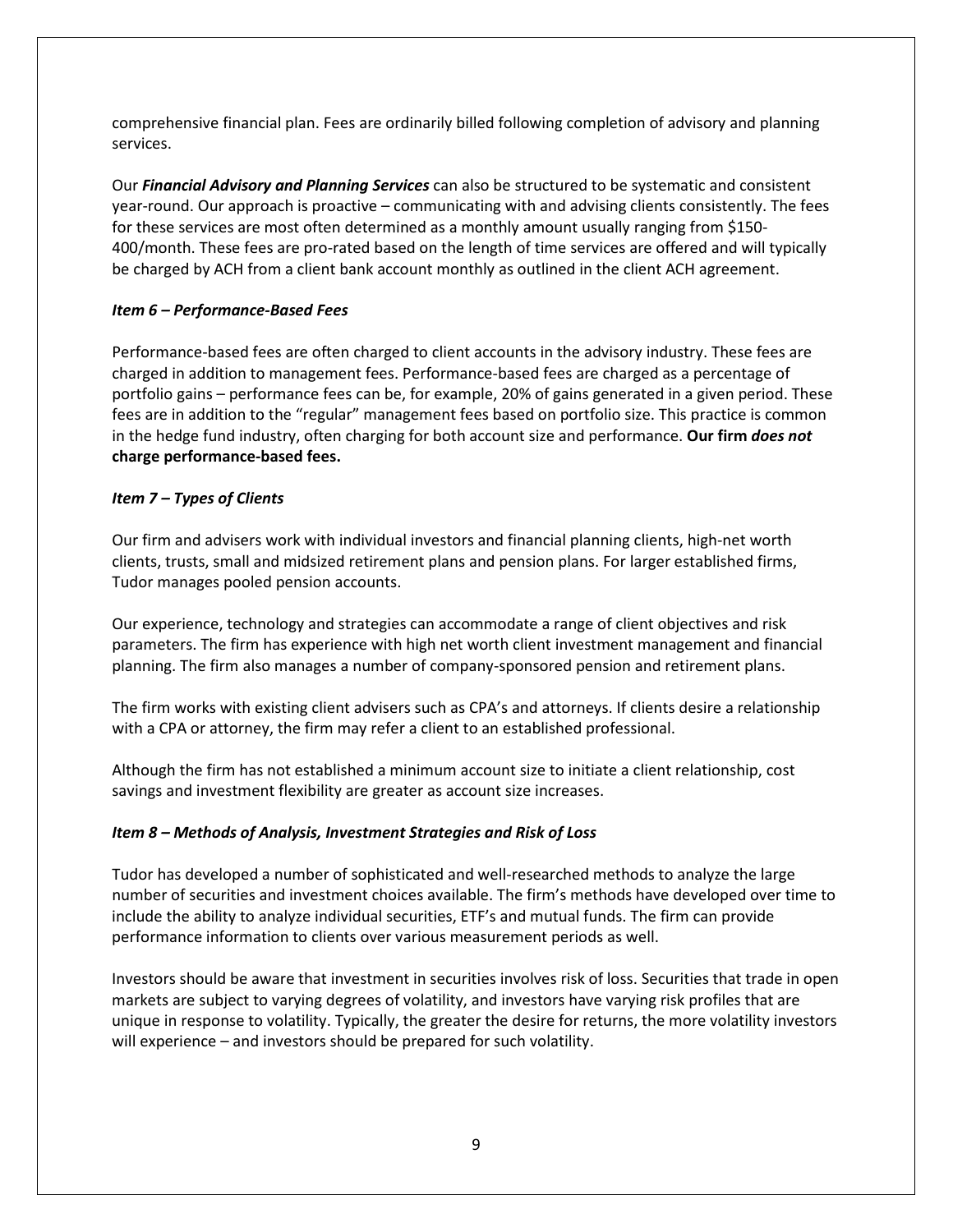Fully recognizing that investors are unique, the firm offers an array of investment strategies to accommodate a range of investment goals. These strategies use a variety of securities and are designed to closely tie in with the profile of a wide range of investor goals and risk profiles.

### *The first step in the investment process -*

The first step in the investment process is to determine client goals. The firm has an established initial step to ascertain client investment objectives, risk profile and investment timeframe. This process includes a client risk profile questionnaire along with adviser discussions. Especially relevant in this process is determining the client's current financial status, the level of assets accumulated, cash flow estimates, employment and retirement income, investment timeframe and several other important factors.

# *Evaluating investment security choices -*

The firm has developed effective methods of evaluating investment security alternatives for client portfolios. Different investment securities require different evaluation methods. Individual stocks and bonds are evaluated differently from exchange-traded funds which are evaluated differently from mutual funds. The firm has a specific methodology to evaluate each security type.

Portfolio size is a large factor in security choice. Smaller portfolios may hold mutual funds, mid-size portfolios typically hold ETF's and larger portfolios may include individual securities. Tudor has a specific methodology to determine securities appropriate for each portfolio size.

# *Individual Securities –*

- 1. The *Legacy Growth Strategy* is a unique investment approach that has a laser focus on the highest-quality companies in the stock universe. This strategy effectively filters a listing of over 2,800 New York Stock Exchange stocks down to a small select universe of 100-150 bluechip companies that meet very stringent financial strength and stock quality characteristics – approximately 5 percent of the NYSE stock universe. The 125-150 high-quality blue chip company stock candidates are then filtered further to include only those that provide dividend income, are temporarily out-of-favor, have double-digit stock growth prospects and have the financial strength and quality management to work out of an existing, but most often temporary, challenging period. The financial strength, reputation, quality products and services offered by these blue-chip companies increase the probability of profit growth renewal (and stock price recovery) over time. Company stocks in this universe tend to be less risky and less volatile than the S&P 500 index. An ongoing dividend stream will typically increase returns for the strategy. Investors in this strategy require \$500,000 in investable funds. Our *Legacy Growth Strategy* is a premier example of one of our individual stock and income-oriented strategies. See further details below regarding this strategy.
- 2. Tudor provides portfolios greater than \$1,000,000 with the option of a customized individual security approach. Securities often include individual stocks and incomeproducing alternatives. To find good quality choices, the firm implements a multi-step security selection process that is based on the evaluation of important security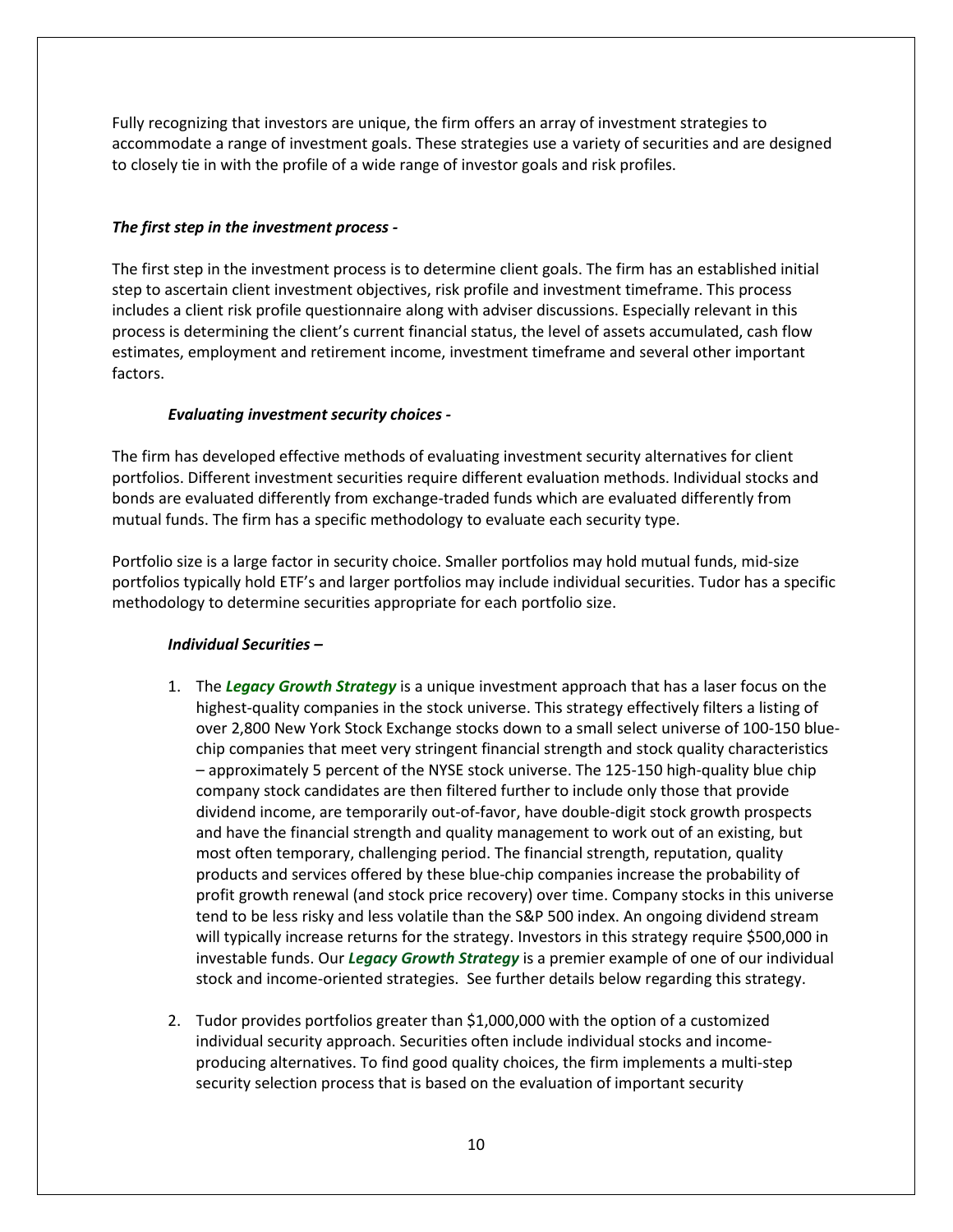characteristics. The firm may also reference multiple data sources for security evaluation including Value Line, Standard & Poors, Dow Theory Forecasts and other research sources.

### *Portfolio management process:*

*Legacy Growth Strategy* individual stock investment potential is determined through a firm proprietary system to filter fundamental characteristics of thousands of individual securities. The evaluation steps for security selection are as follows:

- An initial filter screens for securities that have risk levels appropriate for the risk profile of this strategy.
- A review of company dividend policy.
- Investment return potential is evaluated based on current security price levels equities for *Legacy Growth* are typically screened for estimated double-digit multi-year returns.
- Sufficient trading volume is evaluated to assure the securities have sufficient liquidity for purchase and sales.
- Return on capital/financial strength levels are determined to evaluate the effectiveness of corporate management.
- Stock price variability and historical consistency is evaluated.

These factors are designed to filter for high-quality temporarily out-of-favor securities that have better than average return and risk profiles.

Material Risks for this strategy include the short-term risk of principal loss and dividend cuts. See other risks outlined below for all strategies.

The *Legacy Growth Strategy* is appropriate for portfolios valued at \$500,000 or more.

# *Exchange-Traded Funds –*

The firm has most recently developed a sophisticated system of exchange-traded fund evaluation. Exchange-traded funds have proliferated in recent years and the firm now uses them extensively to replace the no-load mutual funds that have historically been allocated to portfolios. ETF's now number over 1,800 at the time of this writing and represent an extraordinarily wide range of securities and asset classes.

An evaluation of ETF's begins with an important consideration: liquidity. Many ETF's have been created in recent years, but many do not have sufficient investor support or interest. Many of these illiquid ETF securities will ultimately be merged away when insufficient investor interest makes them costineffective. Also, illiquid ETF's often trade at wider price spreads for purchases and sales, making them more costly. In crucial moments, sufficient liquidity allows for more efficient sales of ETF's while illiquid ETF's may not have significant buyers.

Material Risks for ETF strategies include the short-term risk of principal loss and liquidity risk. See other risks outlined below for all strategies.

Our proprietary process of filtering and selecting ETF Securities is as follows: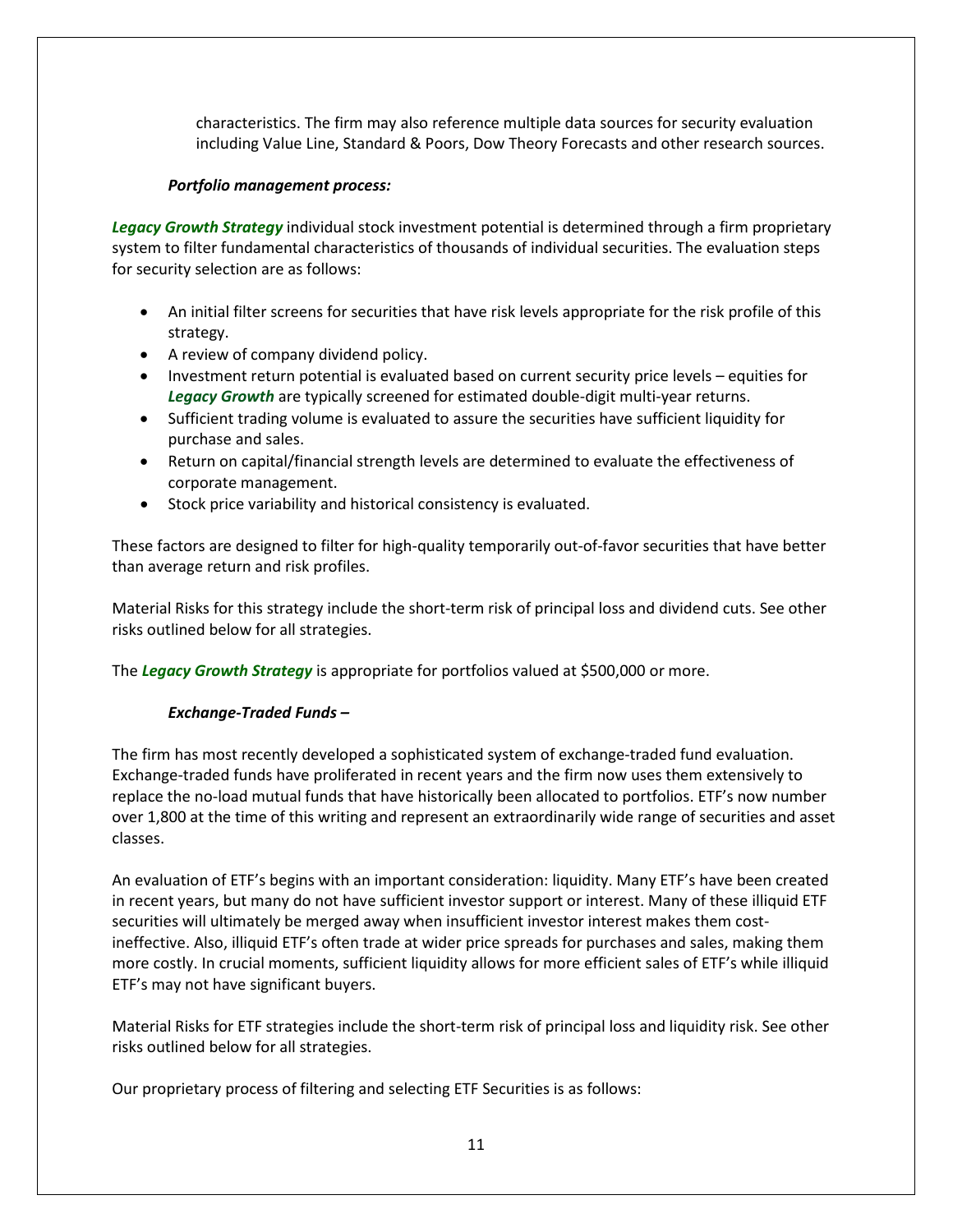- A database of the entire universe of ETF choices is downloaded.
- Those with less than 100,000 average daily trading volume are eliminated to provide the most liquid ETF's. In the current environment, this process results in approximately 350 ETF securities.
- These liquid ETF securities are then sorted by standard deviation, or risk.
- Securities below 130% of (S&P 500) market risk are retained for portfolio evaluation.
- After screening for liquidity and risk, the remaining securities are then ranked according to performance characteristics over multiple periods. This evaluation then results in a performance ranking for each ETF.
- The best performing ETF's over multiple evaluation periods have higher ranking scores, and these candidates are evaluated for purchase. Existing positions held in portfolios that continue to rank highly will be retained. The best-performing ETF securities not currently held in portfolios are placed on a list for consideration. ETF's held in portfolios that decline in the rankings are considered for sale out of portfolios.

This evaluation process slowly and consistently moves portfolio allocations to the best-performing portions of the investment universe given the risk parameters for client strategies.

### *Mutual Fund Strategies -*

The firm has developed a successful and systematic process for mutual fund evaluation and selection:

- Mutual funds for portfolio consideration are first screened for sales charge. Funds with sales charges are then eliminated from investment consideration.
- The remaining no-sales-charge funds (or no-load funds) are then downloaded in database format and are "tranched" or divided into a number of different risk groups. The riskiest funds are then accumulated in one "basket" while successively lower risk funds are added to lower risk baskets.
- The funds within each "basket" or category are then analyzed and sorted to determine the best performers as ranked by three, six, nine and twelve month performance.
- The highest-ranked funds are added to or considered for client portfolios, and funds declining in the rankings are considered for possible sale out of portfolios.
- The firm's fund strategies for clients are limited to the three lowest risk mutual fund categories. The return/risk range of choices for mutual fund strategies is designed to accommodate a range from below market risk to slightly above market risk.

The firm's systematic mutual fund evaluation process results in portfolios that slowly evolve to the best-performing parts of the investment markets. These mutual fund strategies are most appropriate for accounts up to \$50,000. The mutual fund strategies can also accommodate much larger accounts for clients that prefer a mutual fund investment strategy.

Material Risks for mutual fund strategies include the short-term risk of principal loss and liquidity risks. See other risks outlined below for all strategies.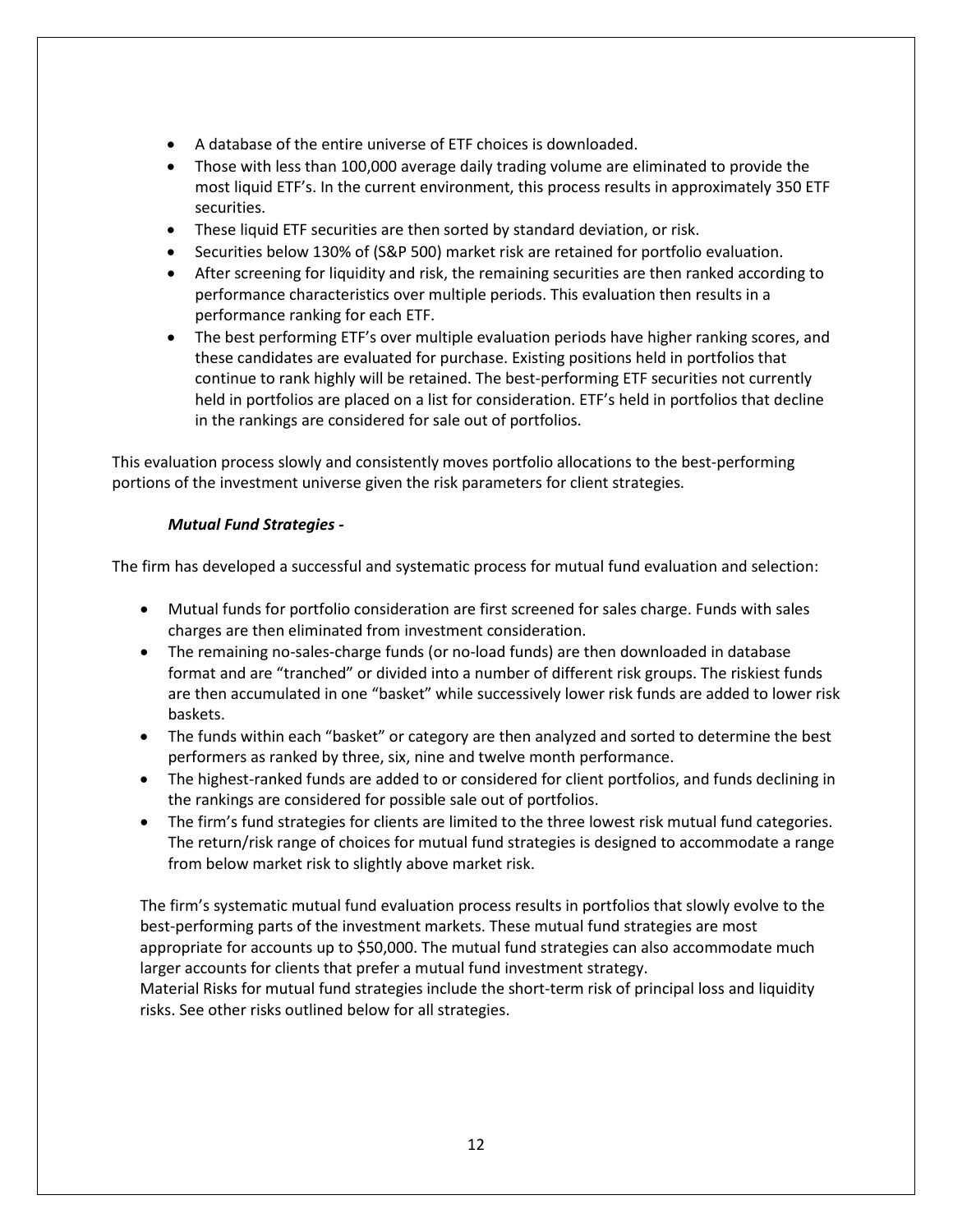### *RetirementTrack Services -*

The firm provides investment management services for employees participating in their employer's retirement plan. This service is currently designed to actively manage individual retirement accounts based on an asset allocation approach coupled with the firm's proprietary internal ranking system. Retirement accounts are allocated based on the relative attractiveness of a broad range of investment categories. The firm consistently reviews the asset categories and reallocates based on a changing economic and investment environment.

### *Retirement Plan Rollover Recommendations* **–**

When Tudor Financial provides investment advice about your retirement plan account or individual retirement account ("IRA") including whether to maintain investments and/or proceeds in the retirement plan account, roll over such investment/proceeds from the retirement plan account to a IRA or make a distribution from the retirement plan account, we acknowledge that Tudor Financial is a "**fiduciary**" within the meaning of Title I of the Employee Retirement Income Security Act ("ERISA") and/or the Internal Revenue Code ("IRC") as applicable, which are laws governing retirement accounts. The way Tudor Financial generates revenue creates conflicts with your interests, so Tudor Financial operates under a special rule that requires Tudor Financial to act in your best interest and not put our interest ahead of yours.

Under this special rule's provisions, Tudor Financial must as a fiduciary to a retirement plan account or IRA under ERISA/IRC:

- Meet a professional standard of care when making investment recommendations (e.g., give prudent advice);
- Never put the financial interests of Tudor Financial ahead of yours when making recommendations (e.g., give loyal advice);
- Avoid misleading statements about conflicts of interest, fees, and investments;
- Follow policies and procedures designed to ensure that Tudor Financial gives advice that is in your best interest;
- Charge no more than is reasonable for the services of Tudor Financial; and
- Give you basic information about conflicts of interest.

To the extent we recommend you roll over your account from a current retirement plan account to an individual retirement account managed by the firm, please know that Tudor Financial and our investment adviser representatives have a conflict of interest.

We can earn increased investment advisory fees by recommending that you roll over your account at the retirement plan to an IRA managed by Tudor Financial, and thus will earn fewer investment advisory fees if you do not roll over the funds in the retirement plan to an IRA managed by Tudor Financial. Our investment adviser representatives therefore have an economic incentive to recommend a rollover of funds from a retirement plan to an IRA which is a conflict of interest because our recommendation that you open an IRA account to be managed by our firm can be based on our economic incentive and not based exclusively on whether or not moving the IRA to our management program is in your overall best interest.

We have taken steps to manage this conflict of interest. We have adopted an impartial conduct standard whereby our investment adviser representatives will (i) provide investment advice to a retirement plan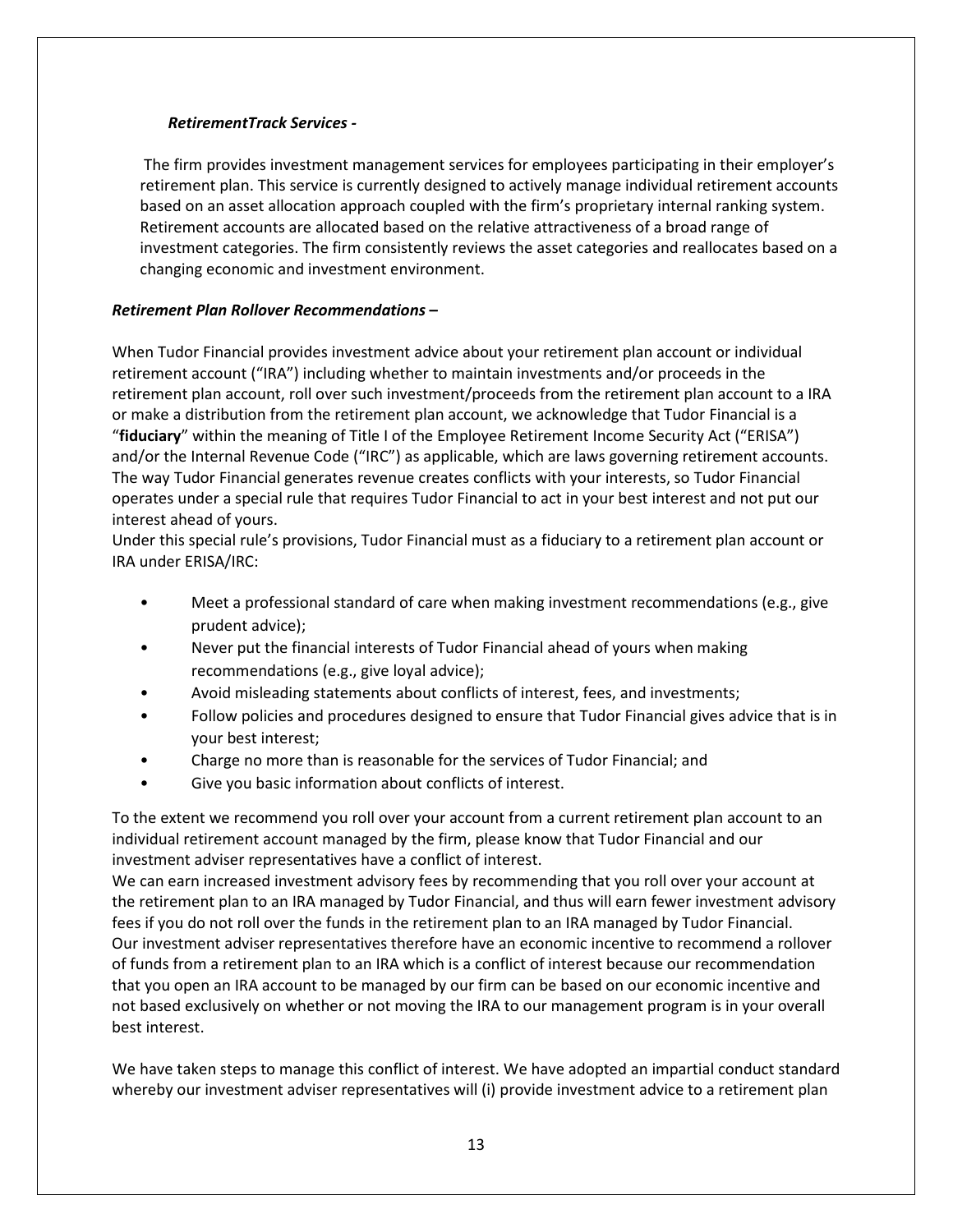participant regarding a rollover of funds from the retirement plan in accordance with the fiduciary status described below, (ii) not recommend investments which result in Tudor Financial receiving unreasonable compensation related to the rollover of funds from the retirement plan to an IRA, and (iii) fully disclose compensation received by Tudor Financial and our supervised persons and any material conflicts of interest related to recommending the rollover of funds from the retirement plan to an IRA and refrain from making any materially misleading statements regarding such rollover.

When providing advice to your regarding a retirement plan account or IRA, our investment advisor representatives will act with the care, skill, prudence, and diligence under the circumstances then prevailing that a prudent person acting in a like capacity and familiar with such matters would use in the conduct of an enterprise of a like character and with like aims, based on the investment objectives, risk, tolerance, financial circumstances, and a client's needs, without regard to the financial or other interests of Tudor Financial or our affiliated personnel.

### *General Material Risks:*

There are several risks associated with the management of investment capital. These apply to each strategy implemented:

*Management Risks:* Although Tudor Financial employs a diligent investment process based on concrete investment history, there can be no guarantee that the methods employed will result in desired results in the future. This applies to each strategy implemented.

*Investment Risks:* Investment in securities, including ETF's and mutual funds and the securities they invest in. Clients and prospective clients should be aware that investing in securities involves risk of loss that clients should be prepared to bear.

*Risk of Dividend Cuts:* Companies may cut their dividends causing investors to sell a stock and a price decline.

*ETF/Mutual Fund General Risks:* Investing in ETF's/mutual funds carries the risk of capital loss. ETFs/mutual funds are not guaranteed or insured by the FDIC or any other government agency. ETF's and mutual funds may have exposure to derivative instruments, such as futures and forward contracts, options and swaps. The main risk with derivatives is that some types can amplify a gain or loss. Tudor's typical allocation to ETF's and mutual funds does not hold these types of securities.

*Market/Systemic Risks:* Equity and Fixed Income markets rise and fall daily. When markets decline, the value of a client's investment will fluctuate, which means a client could have shortterm principal losses.

*Trading/Liquidity Risks:* A particular investment may be difficult to purchase or sell or may become difficult to sell after being purchased. This may restrict Tudor's ability to effect transactions; however, Tudor focuses heavily to find securities that are largely liquid. *Custodian Risks:* Tudor affiliates with custodians that hold securities on behalf of clients. There is a risk that a custodian could go out of business. However, client securities would be secured by SIPC insurance in such an instance.

*Tax Risks:* Tax treatment of dividends and gains may change over time based on the changing tax code. There are risks that certain items may be subject to higher or lower taxes over time based on these changes. Also, there is a risk that year-end tax forms may be delayed at times due to regulatory requirements.

*Income Security Risks:* Many income securities are subject to credit risks. High yield securities are subject to greater credit and liquidity risks. Some of these securities may be considered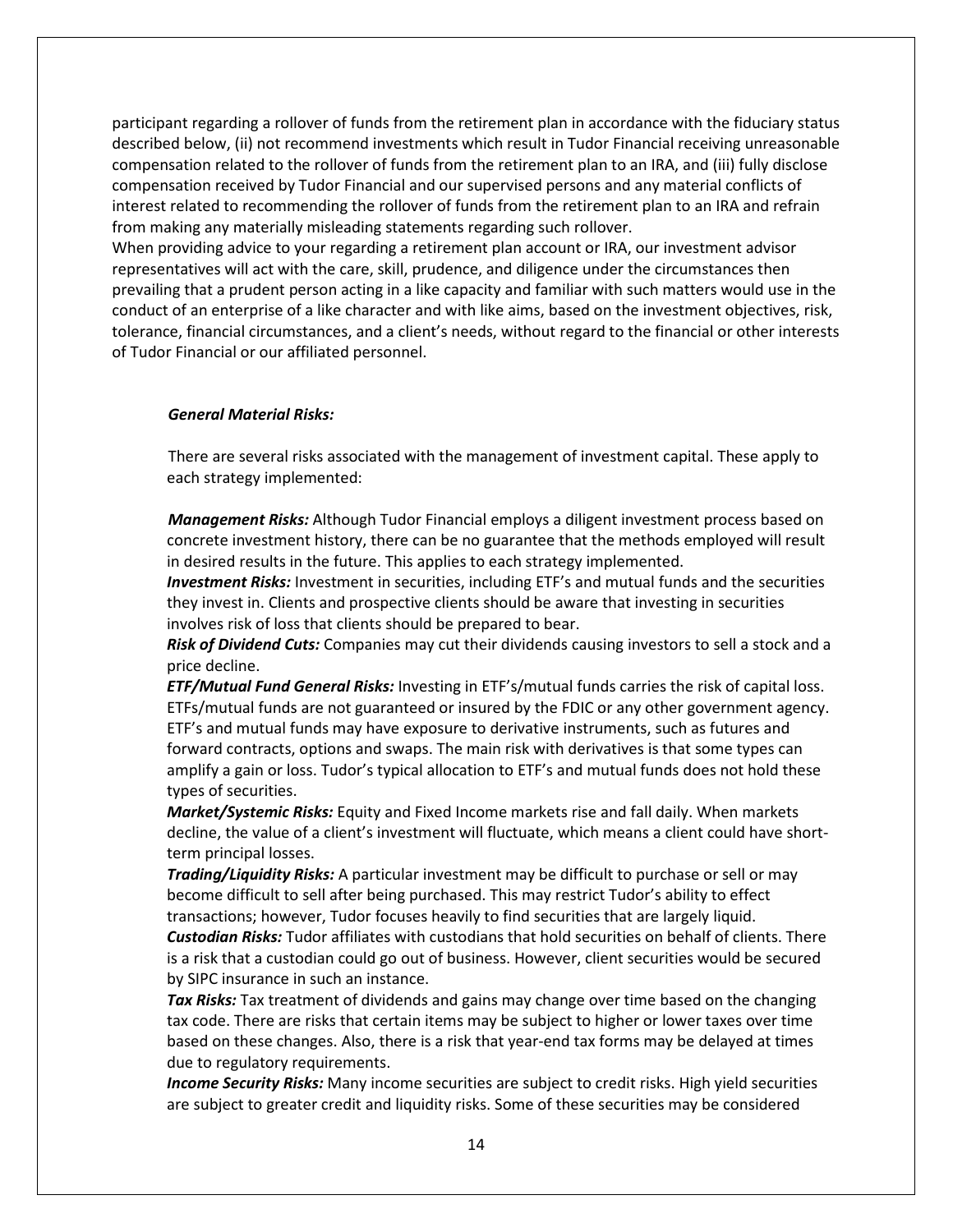speculative. Some U.S. government securities are not backed by the full faith and credit the U.S. government. There is no assurance that the U.S. Government will provide financial support to securities of its agencies.

*Foreign Risks:* Securities, mutual funds and ETF's that hold foreign securities are subject to political, economic, regulatory, differing accounting methods and currency risks. Investors should realize that these risks are different than some domestic security risks.

*Managing Risk –* The firm investment philosophy includes a large emphasis on risk management. The investment allocation and security selection process or philosophy of a firm is important but represents only one side of the investment equation. The risk management philosophy of an investment firm is often more crucial than investment allocation decisions. Historical returns are important information; however, Tudor Financial focuses on the idea that risk management is equally important to long-term investment success. As a result, the firm implements an effective multi-layer system of risk management to mitigate the risk of overvalued or generally declining markets.

Our system of risk management is applied to all strategies. Clients can be assured that their existing allocations will be adjusted no matter which investment strategy they choose. The *Risk Management* system is implemented based on two general factors: *Volatility Risk* and *Momentum Risk*. Tudor Financial is unique in its approach to *Risk Management*.

#### *1. Volatility Risk –*

Asset classes most often move in a range, with this range frequently fluctuating above or below a long-term trend line. At times, economic and psychological factors overly depress or exuberantly extend investment category values. The degree of fluctuation depends on the asset class and history provides some clues regarding typical levels of fluctuation. More conservative categories – bonds, for example - will typically fluctuate less than stocks over time. When Tudor clients complete an evaluation questionnaire, the resulting score for determines for many Tudor investment strategies how much of a client's portfolio is invested in growthoriented, but more volatile, allocations such as stocks. A score of 85 on the questionnaire would suggest that a portfolio would include approximately an 85% growth allocation with the remainder in less volatile income securities.

This is the *first layer of risk management* for client portfolios.

### *2. Market/Investment Category Trend Risk -*

Investment market categories often move in general trend lines that are positive, flat and sometimes negative. Vacillations for all investment categories, whether domestic or international stocks, bonds, commodities, real estate, as well as many other asset categories, occur in patterns that can extend for months or years but are difficult to predict.

To accommodate these changes in investment markets, Tudor implements a risk management strategy that mitigates the risk of excessive capital loss in *generally declining markets*. This Tudor risk management strategy is known as *Phased Reallocation.*

*Phased Reallocation* works through the monthly evaluation of investment category trends. Tudor's internal ranking systems evaluate broad investment category movements and adjust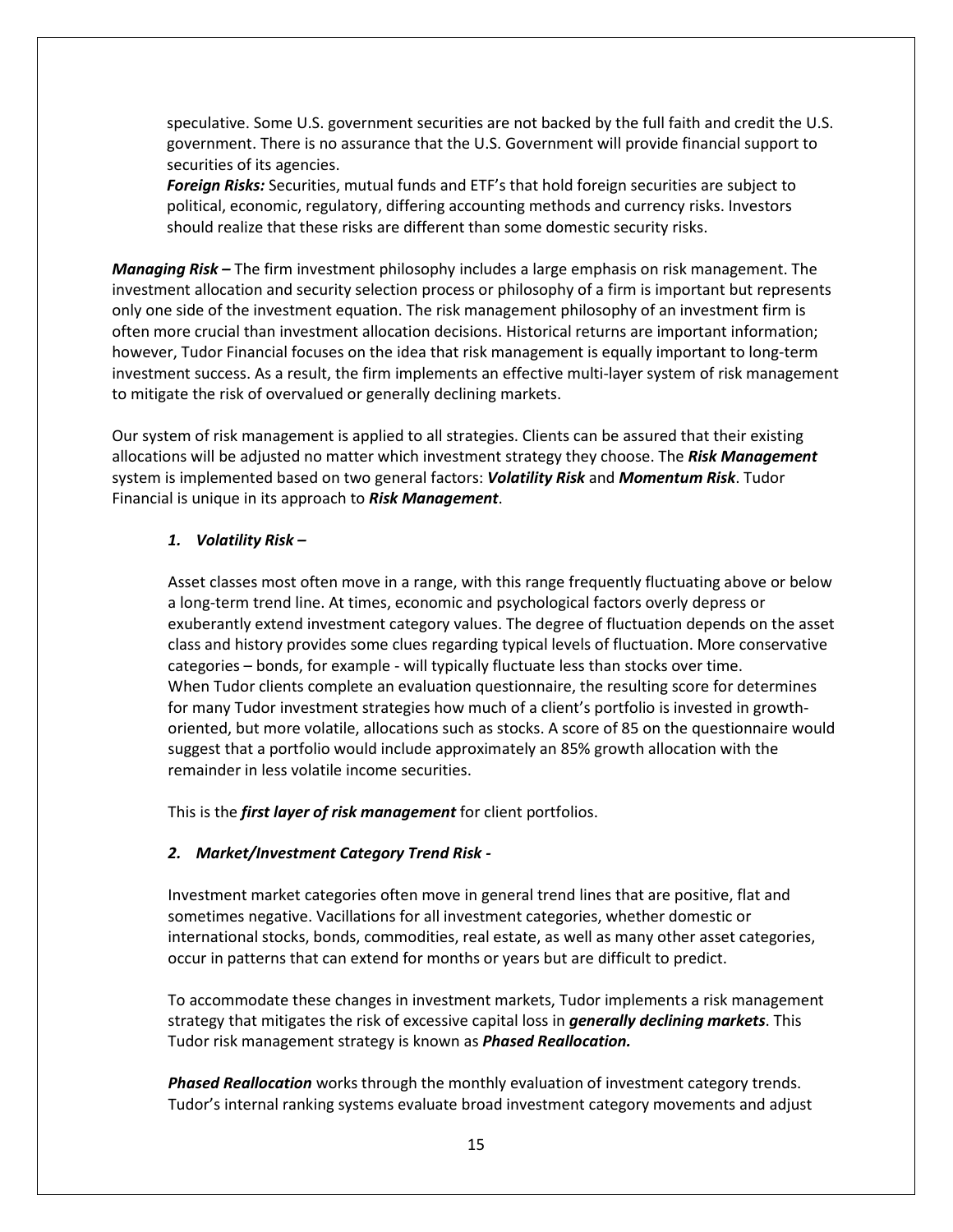portfolios to factor in the relative strength of various investment/asset categories. The firm incrementally moves portfolio allocations to better-performing asset classes favored in the current environment while underperforming allocations naturally move out over time.

This is the firm's *second layer of risk management*. This second layer is based on *asset category trends*.

These two effective risk management techniques are unique to the firm and are designed to address both individual client risk preferences and market decline risks.

#### <span id="page-15-0"></span>*Item 9 – Disciplinary Information*

We have no disciplinary or legal matters to report.

#### <span id="page-15-1"></span>*Item 10 – Other Financial Industry Activities and Affiliations*

Tudor Financial is **not** and does **not** have a related person that is a broker/dealer, municipal securities dealer, government securities dealer or broker, an investment company or other pooled investment vehicle (including a mutual fund, closed-end investment company, unit investment trust, private investment company or "hedge fund," and offshore fund), a futures commission merchant, commodity pool operator, or commodity trading advisor, a banking or thrift institution, an accountant or accounting firm, an insurance company or agency, a pension consultant, a real estate broker or dealer, and a sponsor or syndicator of limited partnerships.

We are an independent registered investment adviser and only provide investment advisory services. We are not engaged in any other business activities and offer no other services except those described in this Disclosure Brochure. However, while we do not sell products or services other than investment advice, our representatives may sell other products or provide services outside of their role as investment adviser representatives with us.

#### <span id="page-15-2"></span>*Registered Representative of a Broker-Dealer*

Our representatives are also registered representatives of Westminster Financial Securities , LLC. (Westminster Financial Securities ), a securities broker-dealer. You may work with your investment adviser representative in his or her separate capacity as a registered representative of Westminster Financial Securities .

As a result of this relationship, Westminster Financial Securities may have access to certain confidential information (e.g., financial information, investment objectives, transactions and holdings) about clients of Tudor Financial, even if a client does not establish any account through Westminster Financial Securities. If you would like a copy of the privacy policy of Westminster Financial Securities, please contact your investment adviser representative.

When acting in his or her separate capacity as a registered representative, your investment adviser representative may sell, for commissions, general securities products such as stocks, bonds, mutual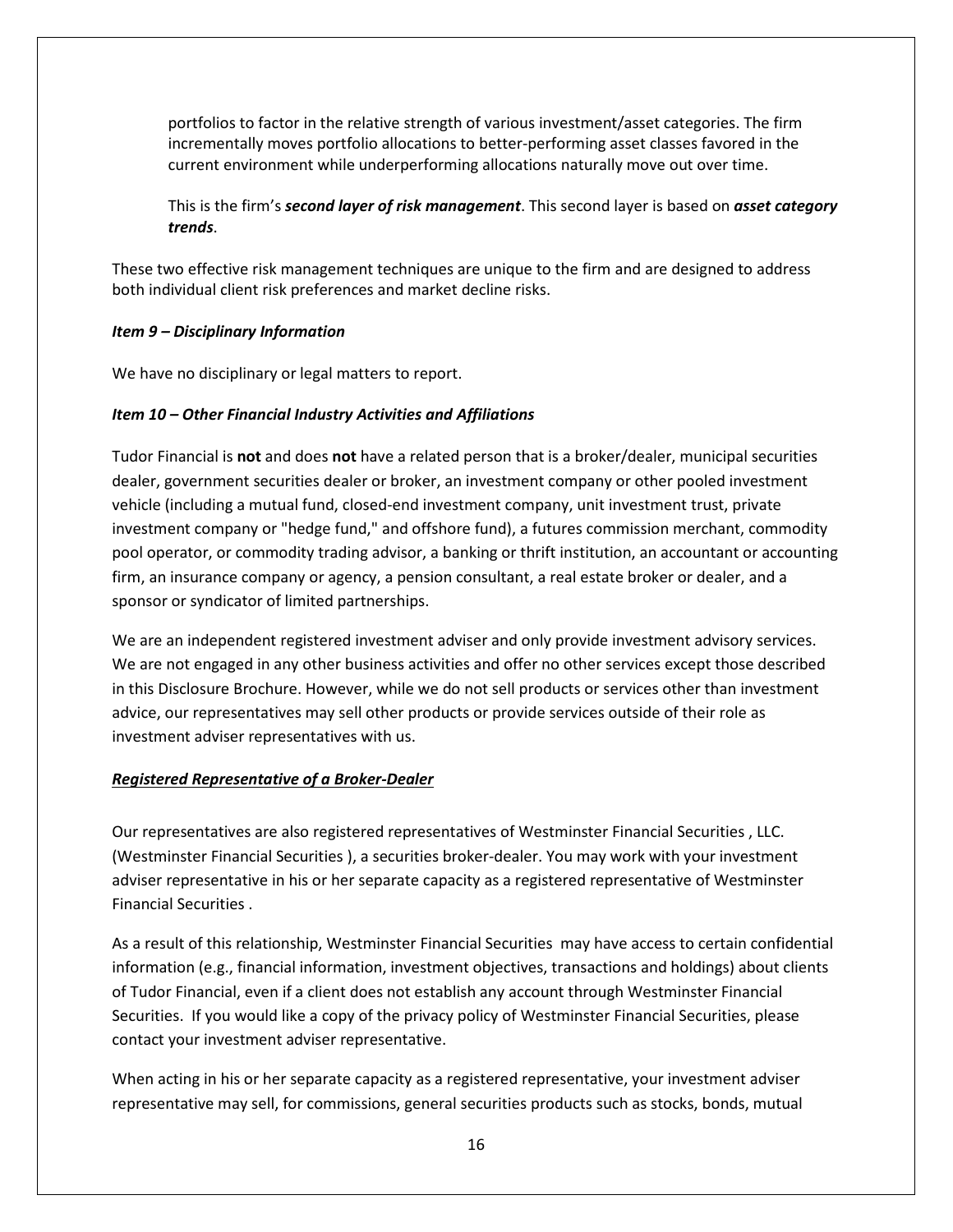funds, exchange-traded funds, and variable annuity and variable life products to you. As such, your investment adviser representative may suggest that you implement investment advice by purchasing securities products through a commission-based brokerage account in addition to or in lieu of a feebased investment-advisory account. This receipt of commissions creates an incentive to recommend those products for which your investment adviser representative will receive a commission in his or her separate capacity as a registered representative of a securities broker-dealer. Consequently, the objectivity of the advice rendered to you could be biased.

You are under no obligation to use the services of our representatives in this separate capacity or to use Westminster Financial Securities and can select any broker/dealer you wish to implement securities transactions. If you select our representatives to implement securities transactions in their separate capacity as registered representatives, they must use Westminster Financial Securities . Prior to effecting any such transactions, you are required to enter into a new account agreement with Westminster Financial Securities . The commissions charged by Westminster Financial Securities may be higher or lower than those charged by other broker/dealers. In addition, the registered representatives may also receive additional ongoing 12b-1 fees for mutual fund purchases from the mutual fund company during the period that you maintain the mutual fund investment.

#### <span id="page-16-0"></span>*Insurance Agent*

You may work with your investment adviser representative in his or her separate capacity as an insurance agent. When acting in his or her separate capacity as an insurance agent, the investment adviser representative may sell, for commissions, general disability insurance, life insurance, annuities, and other insurance products to you. You are under no obligation to implement any insurance or annuity transaction through your investment adviser representative.

Our advisers also maintain a number of professional credentials such as CPA, ChFC, CFP™, CLU and, therefore, may be affiliated with their respective professional organizations.

None of these outside affiliations or sources of products is material to any adviser. Transaction costs from purchase/sale activity through a broker-dealer may provide a small level of revenue to advisers, but this level is not material to the advisers as discussed in Item 5 Fees & Compensation.

### <span id="page-16-1"></span>*Item 11 – Code of Ethics, Participation or Interest in Client Transactions and Personal Trading*

### <span id="page-16-2"></span>*Code of Ethics Summary*

An investment adviser is considered a fiduciary and has a fiduciary duty to all clients. Tudor Financial has established a Code of Ethics to comply with the requirements of the securities laws and regulations that reflects its fiduciary obligations and those of its supervised persons. The Code of Ethics also requires compliance with federal securities laws. Tudor Financial's Code of Ethics covers all individuals that are classified as "supervised persons". All employees, officers, directors and investment adviser representatives are classified as supervised persons. Tudor Financial requires its supervised persons to consistently act in your best interest in all advisory activities. Tudor Financial imposes certain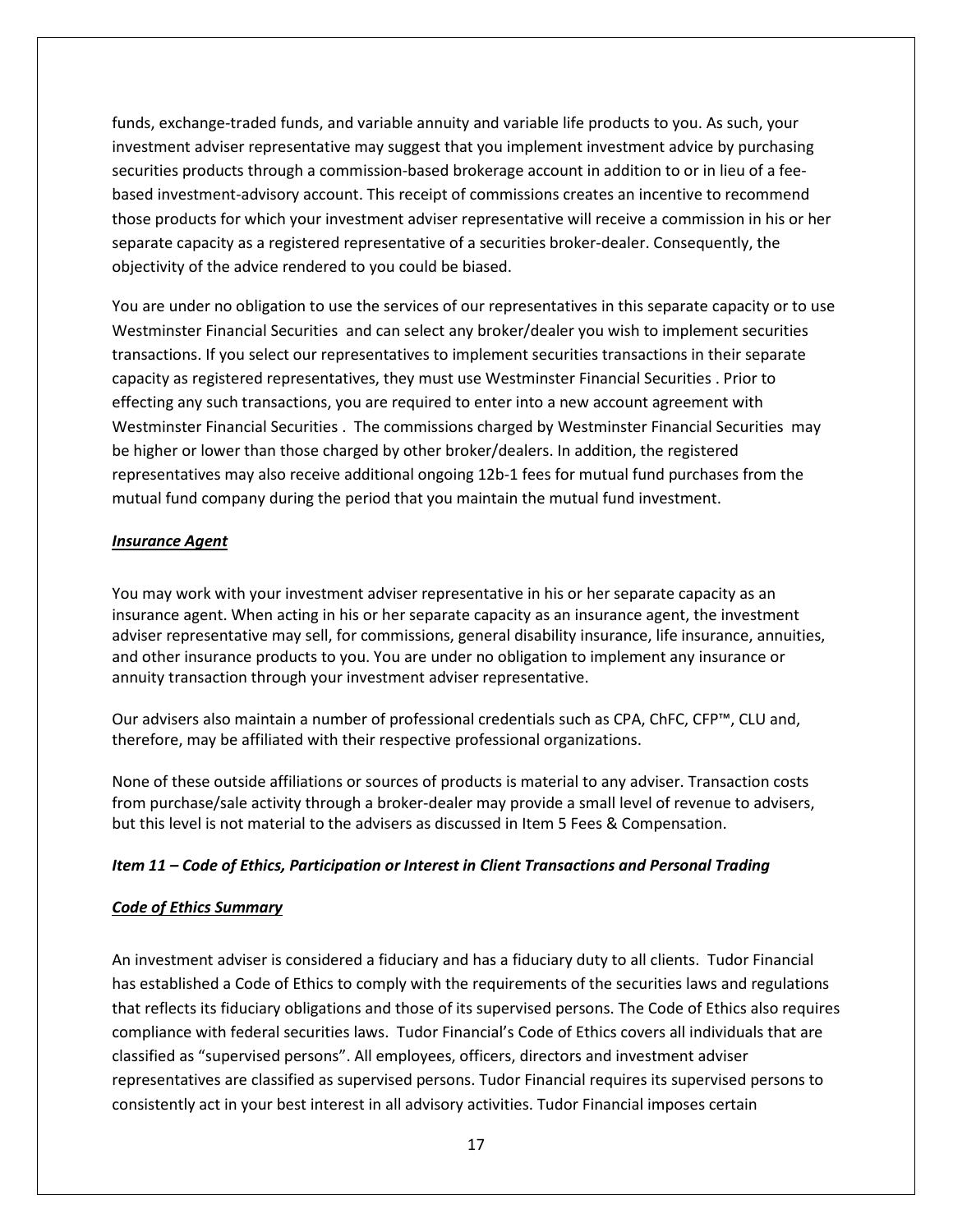requirements on its affiliates and supervised persons to ensure that they meet the firm's fiduciary responsibilities to you. The standard of conduct required is higher than ordinarily required and encountered in commercial business.

This section is intended to provide a summary description of the Code of Ethics of Tudor Financial. If you wish to review the Code of Ethics in its entirety, you should send us a written request and upon receipt of your request, we will promptly provide a copy of the Code of Ethics to you.

# <span id="page-17-0"></span>*Affiliate and Employee Personal Securities Transactions Disclosure*

It may be possible that Tudor Financial or supervised persons of the firm may buy and sell for their personal investments, investment products identical to those recommended to clients. This creates a conflict of interest. It is the express policy of Tudor Financial that all persons associated in any manner with our firm must place clients' interests ahead of their own when implementing personal investments. As is required by our internal procedures manual, Tudor Financial and its supervised persons will not buy or sell securities for their personal investments where their decision is derived, in whole or in part, by information obtained as a result of employment or association with our firm unless the information is also available to the investing public upon reasonable inquiry.

We are now and will continue to be in compliance with applicable state and federal rules and regulations. To mitigate conflicts of interest that can occur when access persons manage their personal accounts at the same time Tudor Financial manages client accounts, we have developed written supervisory procedures that include personal investment and trading policies for our representatives, employees and their immediate family members (collectively, supervised persons):

- Supervised persons cannot prefer their own interests to that of the client.
- Supervised persons cannot buy or sell securities for their personal accounts when those decisions are based on information obtained as a result of their employment, unless that information is also available to the investing public upon reasonable inquiry.
- Supervised persons are prohibited from purchasing or selling securities of companies in which any client is deemed an "insider".
- Supervised persons are discouraged from conducting frequent personal trading.
- Supervised persons are generally prohibited from serving as board members of publicly traded companies unless an exception has been granted to the Chief Compliance Officer of Tudor Financial.

Any Supervised person not observing our policies is subject to sanctions up to and including termination.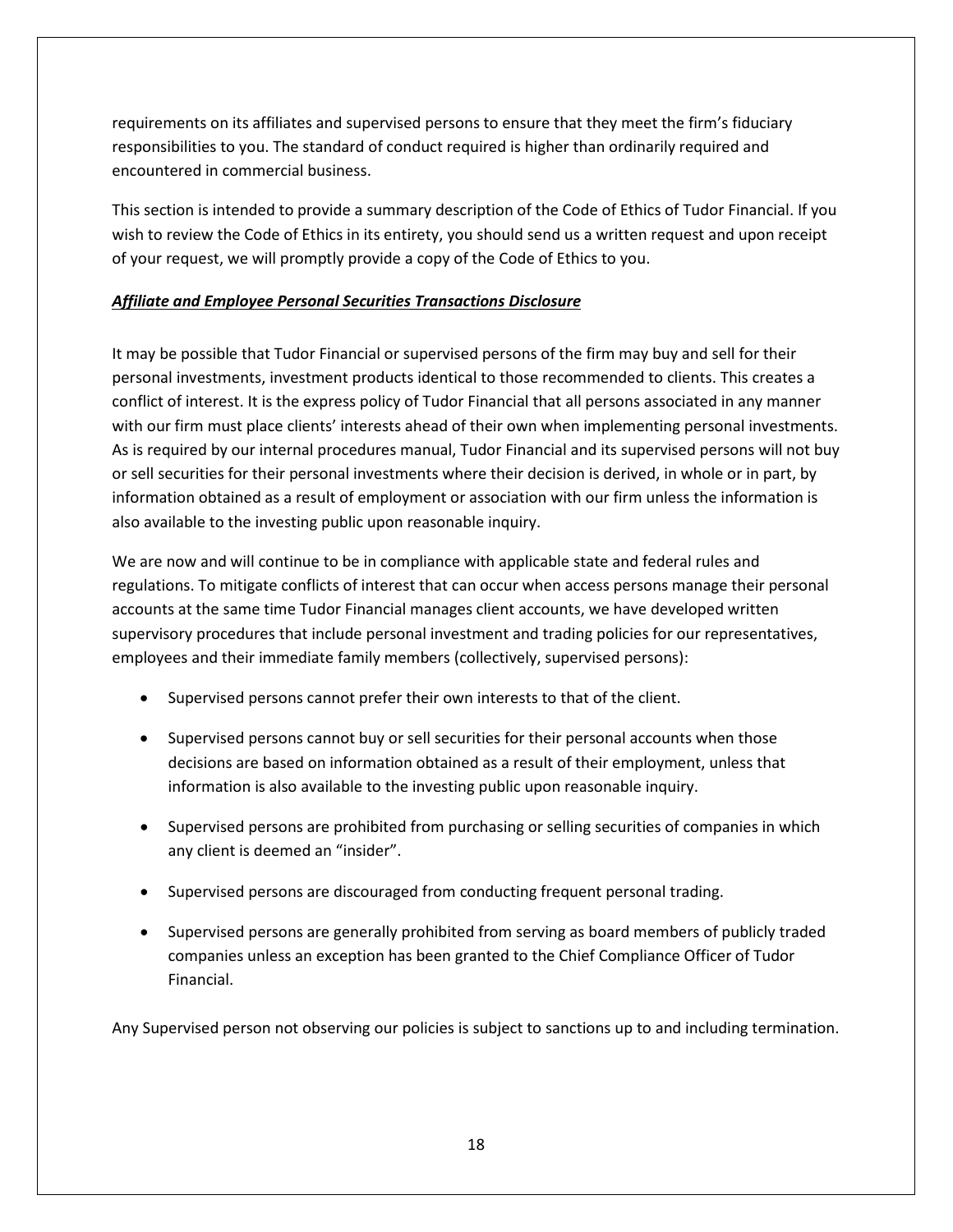### <span id="page-18-0"></span>*Item 12 – Brokerage Practices*

If Tudor Financial assists in the implementation of any recommendations, we are responsible to ensure that the client receives the best execution possible. Best execution does not necessarily mean that clients receive the lowest possible commission costs but that the qualitative execution is best. In other words, all conditions considered, the transaction execution is in your best interest. When considering best execution, we look at a number of factors besides prices and rates including, but not limited to:

- Execution capabilities (e.g., market expertise, ease/reliability/timeliness of execution, responsiveness, integration with our existing systems, ease of monitoring investments)
- Products and services offered (e.g., investment programs, back office services, technology, regulatory compliance assistance, research and analytic services)
- Financial strength, stability and responsibility
- Reputation and integrity
- Ability to maintain confidentiality

We exercise reasonable due diligence to make certain that best execution is obtained for all clients when implementing any transaction by considering the back-office services, technology and pricing of services offered.

You are under no obligation to act on the financial planning recommendations of Tudor Financial . If we assist you in the implementation of any recommendations, we are responsible to ensure that you receive the best execution possible.

In some states, investment representatives must be affiliated with only one broker-dealer to facilitate securities transactions. In our broker-dealer selection process, we evaluate the flexibility, independence, cost, convenience and custodial relationship of the broker-dealer to determine our preference.

We have historically chosen Westminster Financial Securities to facilitate our broker-dealer requirements. They are geographically close, have a connection with one of the largest clearing firms in the world – National Financial Services – and provide flexibility and independence for advisers. Additionally, National Financial Services provides execution scorecards that have shown historically favorable execution qualities benefiting client transactions.

Not all advisers require their clients to direct brokerage. Our current broker-dealer relationship and custodian allow our advisory firm to set low costs for transactions and we currently recommend them to our clients. We receive no "soft dollar' compensation from the broker-dealer, as a result, we have *no vested interest in and no conflict of interest* with regard to broker-dealer choice due to soft dollar compensation. Additionally, we currently do not facilitate directed transactions to other broker-dealers and have not received requests in that regard.

In our purchases and sales of specific securities, we often aggregate trades and clients then receive the average price of the transaction. This is done to manage portfolios efficiently – the cost or benefit to clients is typically neutral but creates efficiencies in trading.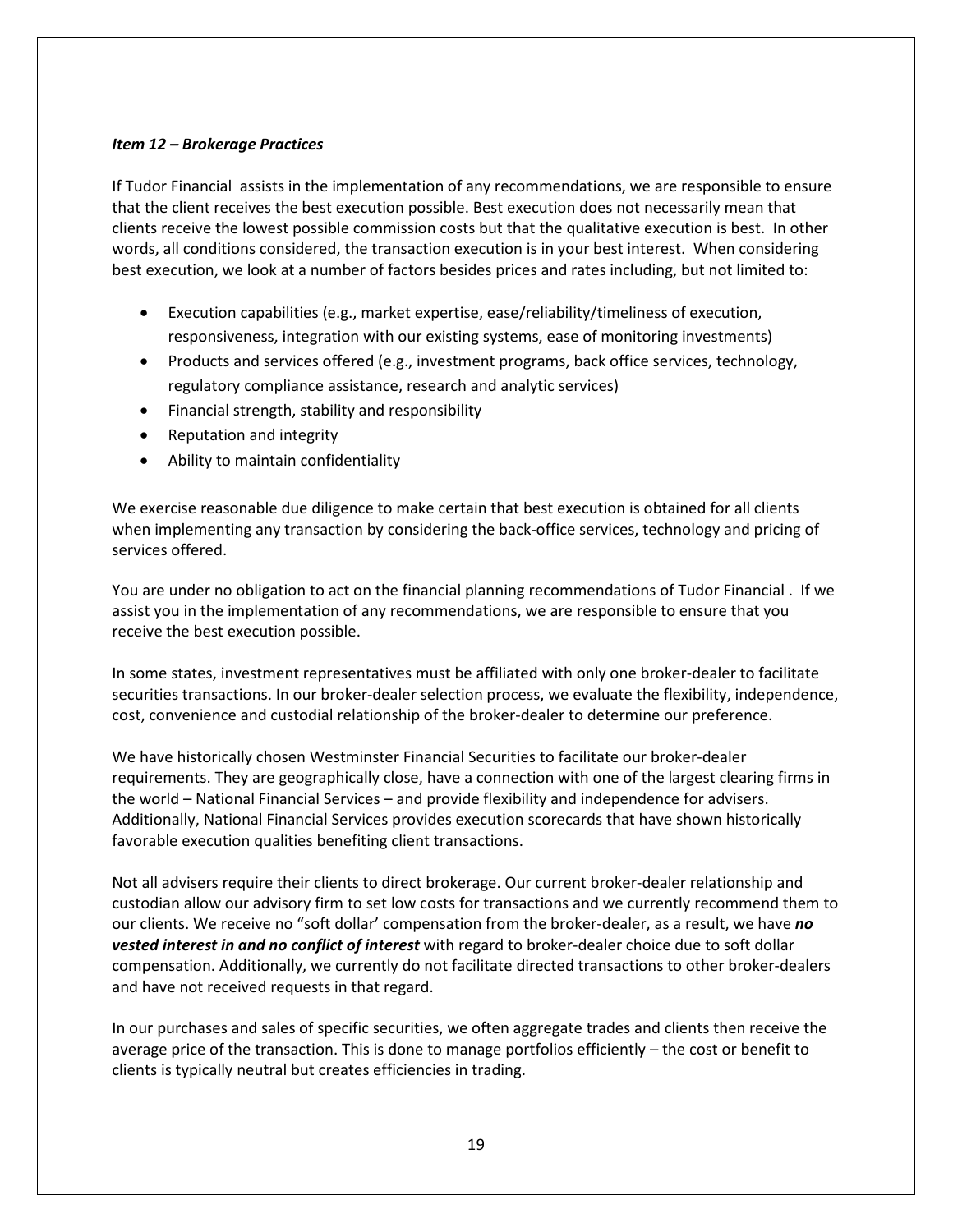### <span id="page-19-0"></span>*Item 13 – Review of Accounts*

The firm consistently reviews advisory client accounts to assure proper allocations to investment securities that are appropriate for the return and risk profile of clients. These reviews typically occur quarterly, most often monthly and sometimes even more frequently. A qualified adviser or employee conducts these reviews, the process of which is overseen by the president of the firm.

These reviews are designed to verify current positions, proper allocation levels and appropriate risk parameters of securities included in client accounts.

Regard financial plans, individual advisers establish a set timetable for meetings with clients to review or update client financial plan recommendations. These reviews most often occur at least annually; however, the client and adviser have great latitude with regard to meeting frequency. We recognize some client circumstance will change more frequently or more extremely than others and, therefore, allow for great review flexibility. Some clients prefer more frequent communication, some less – thus the review timetable is very flexible.

Clients in our fee-based programs receive statements at least quarterly and, at most, monthly. Monthly statements occur when there is activity within an account in a non-quarterly month.

### <span id="page-19-1"></span>*Item 14 – Client Referrals and Other Compensation*

Tudor does not typically provide compensation to others for management services. Tudor is structured to provide investment management services using in-house, well-researched methods and strategies.

Tudor does not currently employ solicitors to establish new client relationships. In addition, Tudor does not provide compensation to those that may refer clients to our advisory firm.

### <span id="page-19-2"></span>*Item 15 – Custody*

Tudor does not custody (or hold) client assets. The firm does not exceed the \$500 limit for custody of assets that would require additional reporting requirements. The firm maintains, through the brokerdealer a relationship with National Financial Services, a custodian that holds client securities. Clients receive statements from the custodian directly, not from our offices. Investment statements from a third-party custodian provide safeguards to help assure that securities are properly held in client accounts. Statements are mailed or electronically provided to clients at least quarterly and as often as monthly if there is account activity in a non-quarter end month. Tudor Financial, Inc. has custody only with regard to fees charged from client accounts on a quarterly basis.

#### <span id="page-19-3"></span>*Item 16 – Investment Discretion*

When providing asset management services, Tudor Financial maintains trading authorization over the client's Account and can provide management services on a **discretionary** basis. When discretionary authority is granted, Tudor Financial will have the authority to determine the type of securities and the amount of securities that can be bought or sold for a client's portfolio without obtaining consent for each transaction. However, it is the policy of Tudor Financial to consult with clients prior to making significant changes in the account even when discretionary trading authority is granted.